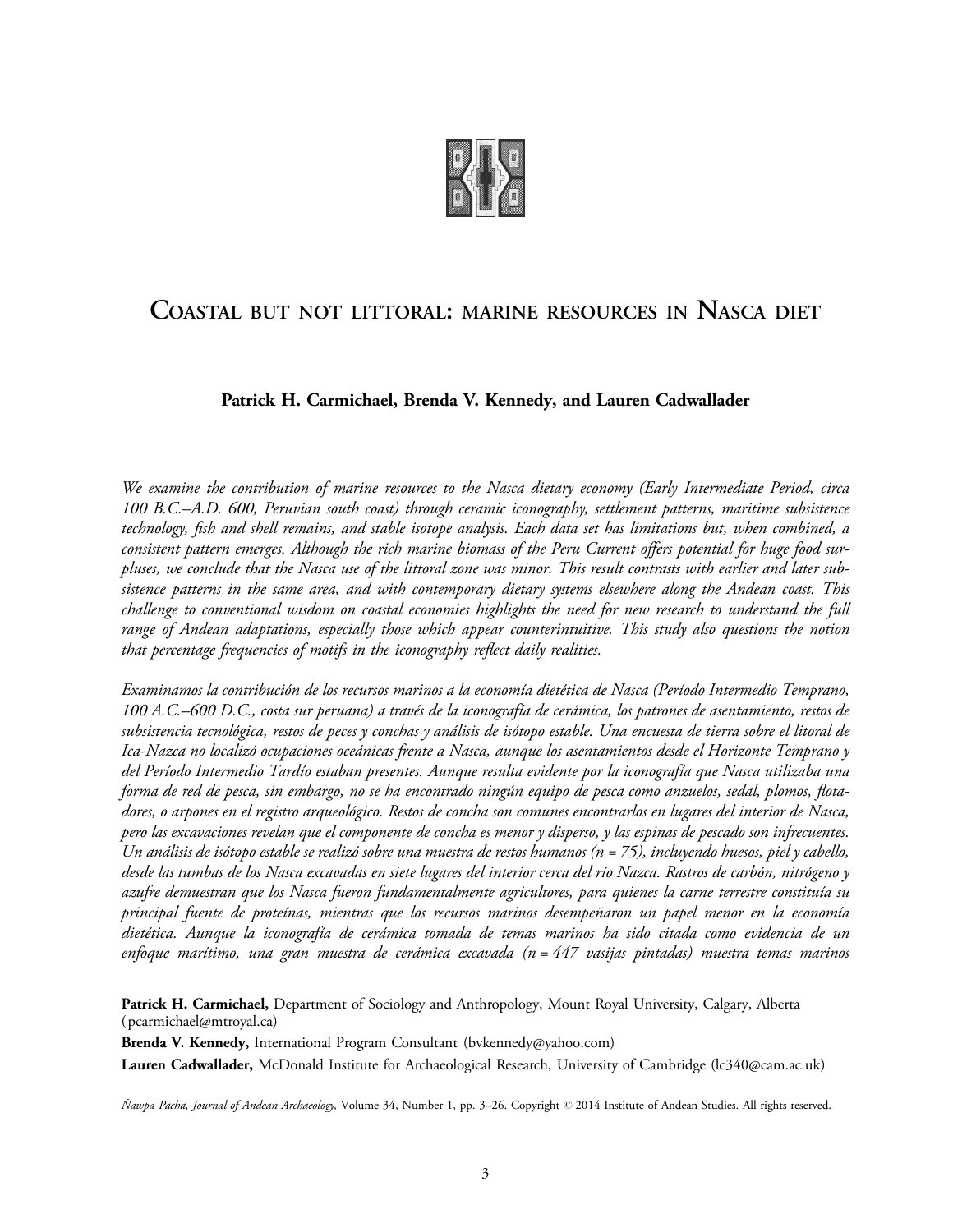como motivos principales apareciendo en un 10,6% de las vasijas de la época del Nasca Temprano, pero sólo aparecieron un 0,7% de piezas pertenecientes al Nasca Tardío, aunque los datos de isótopos indican un consumo pequeño pero constante de recursos marítimos a lo largo del Período Intermedio Temprano. Sorprendentemente el maíz, cuyo análisis de isótopo aparece identificado como principal cultivo, rara vez se hace referencia como motivo principal en la cerámica Nasca. Concluimos que la iconografía no refleja las realidades económicas y que las clasificaciones iconográficas que distinguen entre temas sagrados y seculares forzaron interpretaciones sujetas a una determinada cultura. Cada uno de los conjuntos de datos anteriores tiene limitaciones, pero si se combinan emerge un patrón consistente. Aunque la biomasa marina rica del Perú actual ofrece un potencial enorme para excedentes de alimentos, concluimos que el uso de la cultura Nasca de su zona litoral era temporal, transitorio y oportunista. Este resultado contrasta con los patrones de subsistencia anteriores y posteriores realizados en la misma zona y con sistemas dietéticos contemporáneos en otros lugares a lo largo de la costa andina. Este desafío a la sabiduría convencional en las economías costeras subraya la necesidad de nuevas investigaciones para entender toda la gama de adaptaciones andinas, especialmente aquellas que aparecen contra-intuitivas.

The cold upwelling of the Peru Current endows<br>Peru with one of the world's richest marine biomasses. Archaeology has long recognized the importance of fishing and littoral gathering throughout Peruvian prehistory ([Marcus 1987](#page-20-0); [Rostworowski](#page-22-0) [1981; Sandweiss et al. 1989\)](#page-22-0), and maritime resources figure prominently in models of cultural transformation [\(Feldman 2009](#page-19-0); [Moseley 1975](#page-20-0); [Quilter and](#page-21-0) [Stocker 1983; Quilter et al. 1991;](#page-21-0) [Sandweiss 2009\)](#page-22-0). As coastal Peru is a hyper-arid desert in which agriculture depends on unpredictable water supplies from seasonal river flooding, an emphasis or partial reliance on marine resources provides an obvious means of augmenting protein and coping with uncertain conditions.

In this study we examine the role of marine resources in Early Intermediate Period (EIP) Nasca culture (circa 100 B.C.–A.D. 600) of the Peruvian south coast (Figure [1](#page-2-0)). While the Nasca are considered to be a coastal people—in that they inhabited a coastal desert—they are known primarily from inland valley sites situated 40–60 km from the ocean [\(Kroeber and Collier 1998;](#page-20-0) Orefi[ci 2012](#page-21-0); [Proulx 2007; Reindel 2009;](#page-21-0) [Schreiber 1999](#page-22-0), [Silverman 2002](#page-22-0)). Elsewhere on the Peruvian coast, rivers running down from the Andes have floodplains funneling outward to the sea. In such locales fishing and farming are easily integrated pursuits. In a pattern going back to the Late Preceramic and Initial periods in the Casma Valley, Pozorski and Pozorski refer to a "complementary coastal-inland subsistence pattern" or "economic symbiosis" between settlements on the coastline and those in riparian ecological zones (2012: 367–369). This makes good sense and, for their examples, they have good evidence. Our question is whether the Nasca engaged in a similar economic symbiosis and, if so, to what extent? For some archaeologists the answer is obvious. The Nasca provide us with iconographic depictions of sea creatures and fishermen, and many researchers have inferred that fishing was an important part of the economy ([Allen 1981:](#page-17-0) 43; [Blasco](#page-18-0) [and Ramos 1980:](#page-18-0) 128; [Carmichael 1988](#page-18-0): 34; [Lumbreras 1983](#page-20-0): 125; [Proulx 1983:](#page-21-0) 100; [Silverman](#page-22-0) [1986:](#page-22-0) 11; [Townsend 1985](#page-23-0): 125). We present several lines of evidence which converge to challenge this traditional view.<sup>1</sup>

In southern Peru, the coastal desert reaches it maximum width in the regions of Ica and Nazca. Here, Andean rivers are separated from the ocean by a wide desert plain and range of seafront hills. In the Río Grande de Nazca Basin (hereafter "Nazca Basin") all ten principal rivers merge inland, and only the Río Grande itself continues to the sea (Figure [1](#page-2-0)). These rivers have erratic seasonal flows, and their channels are dry most of the year, although sub-surface water may be present 4 m or more below the surface. The region also experiences the most extreme sun and wind regimes on the entire Peruvian coast (on hydrology and climate see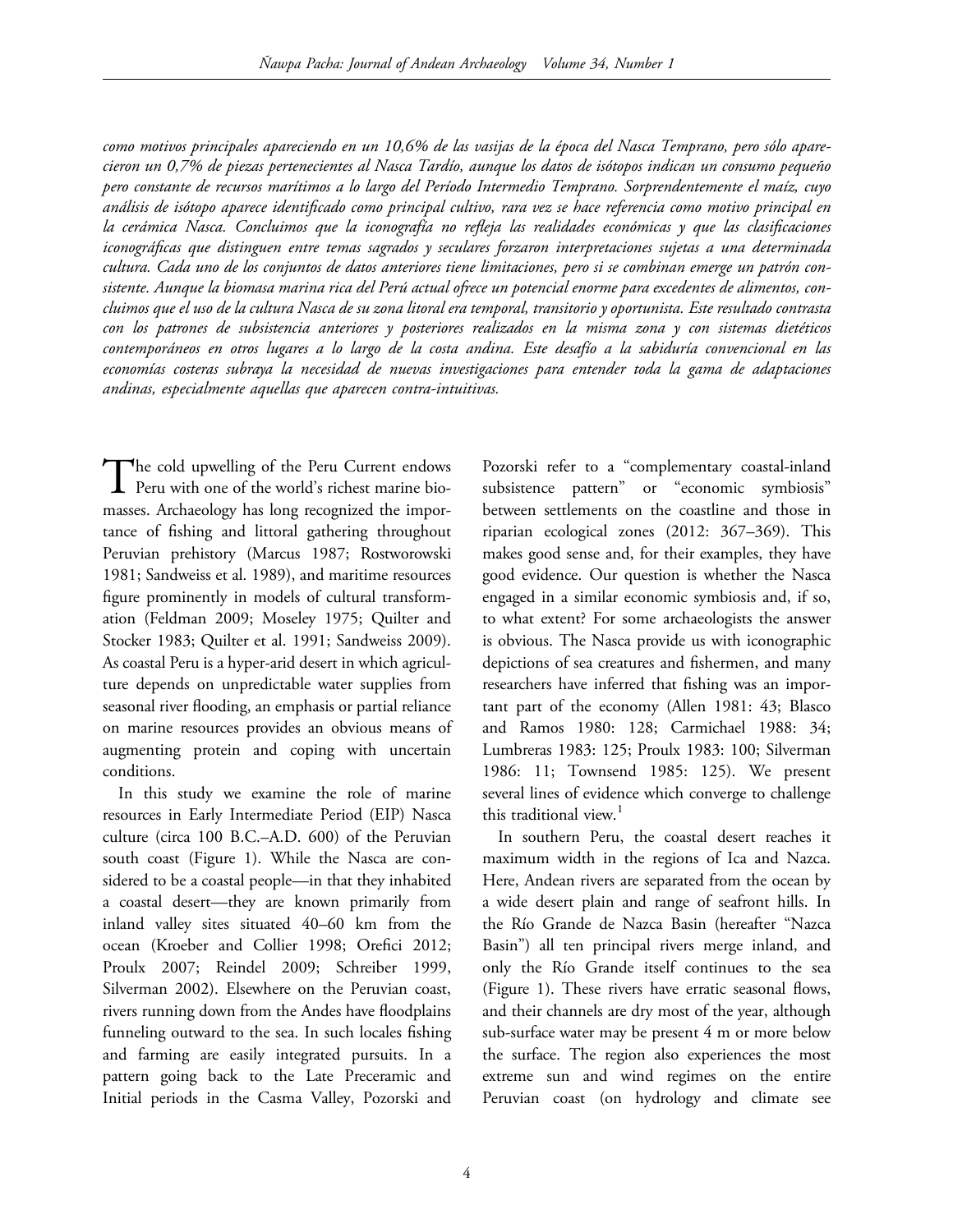<span id="page-2-0"></span>

Figure 1. South coast of Peru showing Carmichael's (1998) survey boundaries, archaeological sites, towns, and river valleys as mentioned in the text.

[Beresford-Jones 2011](#page-18-0): 9–28; [Schreiber and Lancho](#page-22-0) [2003](#page-22-0): 24–30). The lower reaches of the Ríos Ica and Grande trace much of their route through deep, narrow gorges which occasionally widen into small basins like verdant oases in the midst of an arid desert landscape. The river mouths are meager,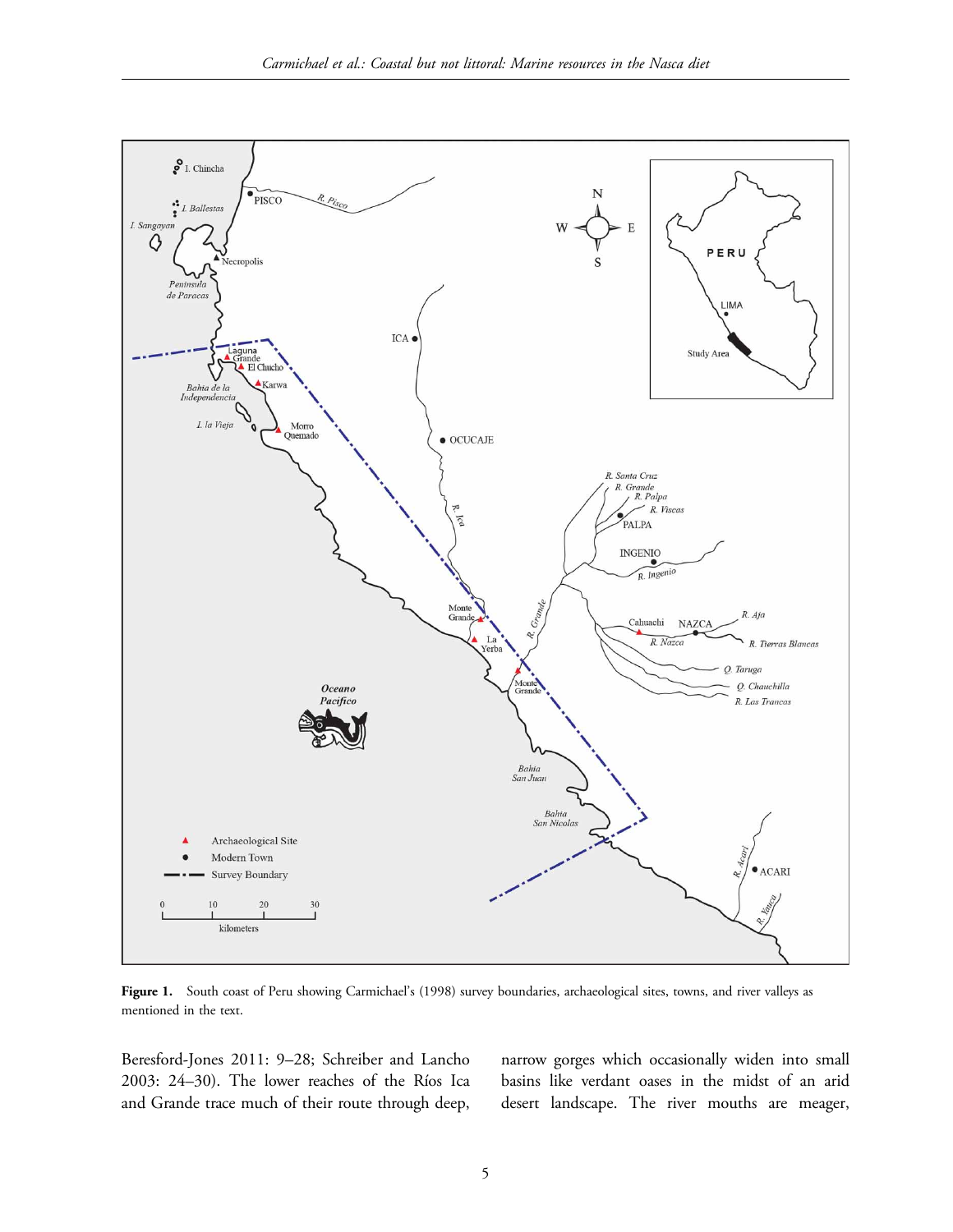<span id="page-3-0"></span>anticlimactic effluents. Back from the oceanfront hills and away from the rivers the terrain is open, rolling country, characterized by stony pampas with rocky outcrops punctuating the horizon. In this environment agriculture is highly circumscribed, being confined to the river margins and oases, and entirely dependent on seasonal flooding. The annual flood does not always arrive. Even the Río Grande, the largest river in the Nazca Basin, is considered to be one of the driest and most irregular rivers on the entire Pacific coast ([ONERN 1971](#page-18-0): 197). Ironically, dry periods can be followed by destructive floods [\(Beresford-Jones et al. 2009](#page-18-0): 245). This is a tenuous environment for agriculturalists relying primarily on varieties of maize, beans, root crops, fruit, cotton, and gourds ([Chiou et al. 2013:](#page-18-0) 43; [Kellner](#page-20-0) [and Schoeninger 2008:](#page-20-0) 232; [Silverman 1993](#page-22-0): 289–292; [Vaughn 2009:](#page-23-0) 58). It is only logical for the Nasca to have supplemented their diet with nearby marine protein. The 40 km of desert separating the coastline from inland valleys was not a serious obstacle, being only a one-day walk for local inhabitants. At the time this study was first conceived (1988), some researchers assumed Nasca fishing towns subject to inland urban centers contributed substantial food surpluses, which buffered the effects of periodic drought and supported dense populations including craft and military specialists, and a nobility organized in a stratified, state-level society. It was a model based on logical assumptions, but what did the archaeology say?

This study summarizes the evidence for Nasca marine exploitation from iconography, settlement patterns, subsistence technology, fish and shell remains, and stable isotope analysis of human remains. In the past, isotopic studies have concentrated on the importance of maize in the pre-Columbian diet (e.g., [Burger and van der Merwe](#page-18-0) [1990;](#page-18-0) [Ericson et al. 1989\)](#page-19-0), with more recent isotope studies of Nasca diet focusing on identifying foreigners in the population ([Conlee et al. 2009](#page-18-0); [Knudson et al. 2009](#page-20-0)), dietary shifts between time periods [\(Kellner and Schoeninger 2008](#page-20-0)), residence mobility ([Webb et al. 2013\)](#page-23-0), and general isotopic signatures for a region [\(Cadwallader et al. 2012;](#page-18-0) [Horn](#page-20-0)

|                                                                                                                               | <b>PERIODS</b>                |                  |
|-------------------------------------------------------------------------------------------------------------------------------|-------------------------------|------------------|
|                                                                                                                               | <b>AND</b>                    | <b>ABSOLUTE</b>  |
|                                                                                                                               | <b>EPOCHS</b>                 | <b>TIME</b>      |
|                                                                                                                               |                               |                  |
|                                                                                                                               | Colonial                      |                  |
|                                                                                                                               | <b>Late Horizon</b>           | AD 1476-1534     |
| 8                                                                                                                             |                               |                  |
| $\overline{7}$                                                                                                                |                               |                  |
| $\overline{6}$                                                                                                                | Late                          |                  |
| $\frac{5}{4}$                                                                                                                 | Intermediate<br><b>Period</b> | AD 1000 - 1476   |
|                                                                                                                               |                               |                  |
| $\frac{3}{2}$                                                                                                                 |                               |                  |
|                                                                                                                               |                               |                  |
|                                                                                                                               |                               |                  |
|                                                                                                                               |                               |                  |
|                                                                                                                               | <b>Middle</b>                 | AD 700 - 1000    |
|                                                                                                                               | <b>Horizon</b>                |                  |
|                                                                                                                               |                               |                  |
|                                                                                                                               |                               |                  |
|                                                                                                                               |                               |                  |
|                                                                                                                               | <b>Early</b>                  |                  |
|                                                                                                                               | <b>Intermediate</b>           | AD 1 - 700       |
| $\frac{4}{3}$ $\frac{3}{2}$ $\frac{1}{1}$ $\frac{8}{3}$ $\frac{7}{2}$ $\frac{6}{4}$ $\frac{5}{3}$ $\frac{4}{2}$ $\frac{3}{1}$ | Period                        |                  |
|                                                                                                                               |                               |                  |
|                                                                                                                               |                               |                  |
|                                                                                                                               |                               |                  |
| 10                                                                                                                            |                               |                  |
| 9                                                                                                                             |                               |                  |
| $\overline{\mathbf{8}}$                                                                                                       |                               |                  |
| $\overline{7}$                                                                                                                |                               |                  |
| $\overline{6}$                                                                                                                | <b>Early</b>                  | 700 BC - AD 1    |
|                                                                                                                               | <b>Horizon</b>                |                  |
| $\frac{5}{4}$ $\frac{3}{2}$                                                                                                   |                               |                  |
|                                                                                                                               |                               |                  |
|                                                                                                                               |                               |                  |
| 1                                                                                                                             |                               |                  |
|                                                                                                                               |                               |                  |
|                                                                                                                               | <b>Initial</b>                | 1800 - 700 BC    |
|                                                                                                                               | <b>Period</b>                 |                  |
|                                                                                                                               |                               |                  |
|                                                                                                                               |                               |                  |
|                                                                                                                               | Preceramic                    | Prior to 1800 BC |
|                                                                                                                               |                               |                  |
|                                                                                                                               |                               |                  |

Figure 2. Traditional south-coast chronology (Pisco–Acari) adapted from [Rowe and Menzel \(1973\).](#page-22-0) Numbers denote epochs (units of time) and corresponding style phases. Absolute dates are those used for Carmichael's survey of the Ica-Grande littoral (1998: 7).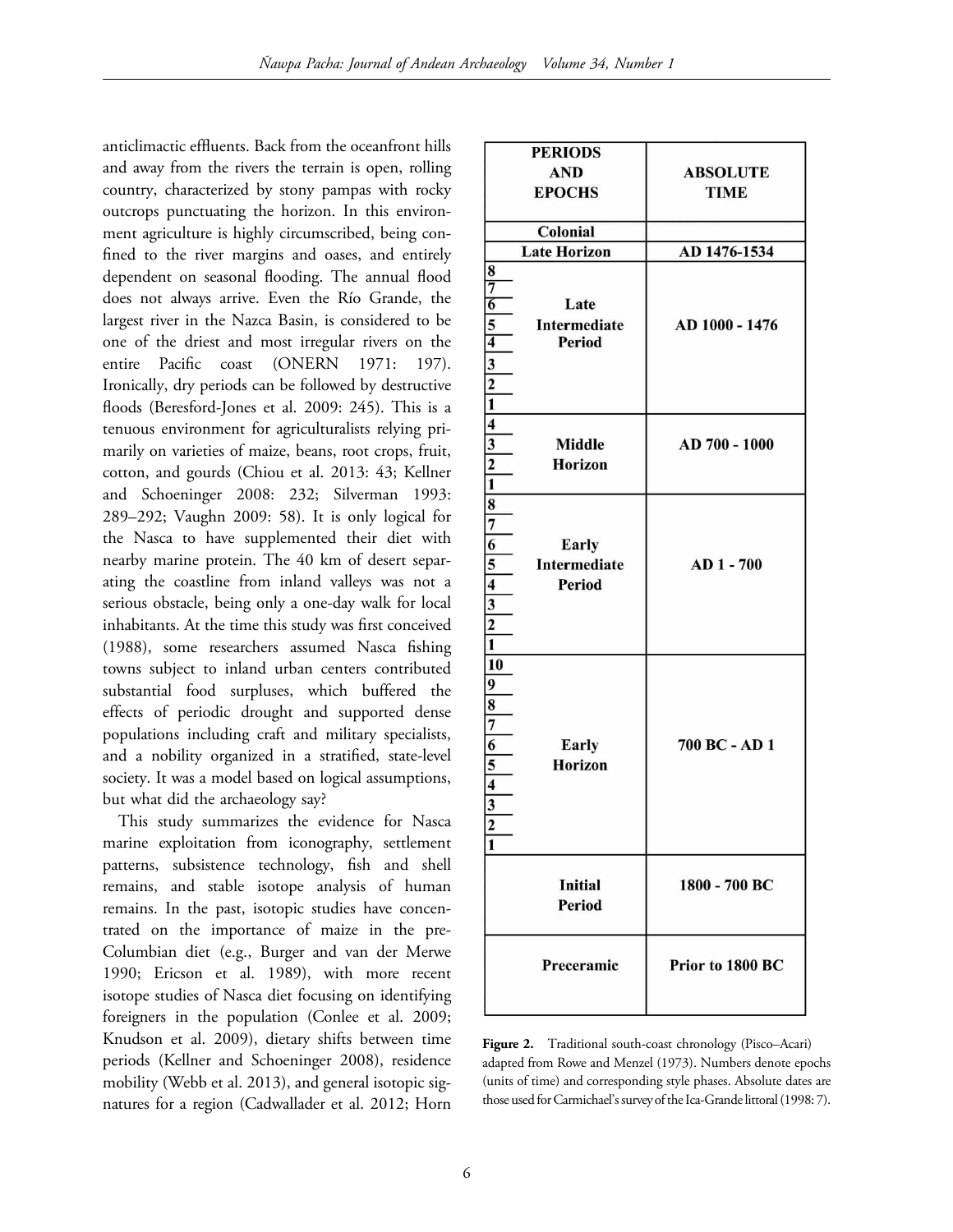<span id="page-4-0"></span>[et al. 2009](#page-20-0)). Results from these studies pertaining to the current topic are considered below, our work is focused exclusively on the issue of marine resource exploitation.

The chronology referenced in this article is the traditional south-coast framework set out by [Rowe and](#page-22-0) [Menzel \(1973\)](#page-22-0) (Figure [2\)](#page-3-0), which was used when the original field and lab work was undertaken in 1990 (see Note 1). For comparison, the recent chronology advocated by [Carmichael \(2013\)](#page-18-0) for the Southern Nasca region is shown in Figure 3. In the new chronology, Carmichael moved the original Nasca style phase 8 (EIP Epoch 8) to the Middle



Figure 3. Current chronology for the southern Nasca region (Nasca–Las Trancas valleys). For discussion see [Carmichael](#page-18-0) [\(2013:](#page-18-0) Appendix: Revised Chronology).



Figure 4. Location of the cemeteries from which [Carmichael](#page-18-0) [\(1992\)](#page-18-0) drew his pottery sample for motif analysis (Table 1), and also Kroeber's Nasca sites from which specimens were obtained for isotope analysis [\(Kroeber and Collier 1998](#page-20-0)).

Horizon (MH), and Nasca 1 (EIP 1) to the transition between the Early Horizon (EH) and EIP, while the estimated time allotments were moved down a century. These adjustments do not seriously impinge on the findings reported herein which, as already stated, follow the traditional [Rowe and](#page-22-0) [Menzel \(1973\)](#page-22-0) chronology. To date, our work is still the only study designed specifically to address the question of maritime input to Nasca diet. In the interests of clarity, Nasca will be spelled with a "z" when referring to toponyms and geography, and with an "s" when referencing the archaeological culture.

# Iconography

Depictions of sea creatures on Nasca pottery have been used to infer economic importance from maritime resources [\(Blasco and Ramos 1980:](#page-18-0) 128; [Carmichael 1988](#page-18-0): 34; [Proulx 1983](#page-21-0): 100; [Silverman](#page-22-0) [1986](#page-22-0): 11). Fishermen with nets, fish, shellfish,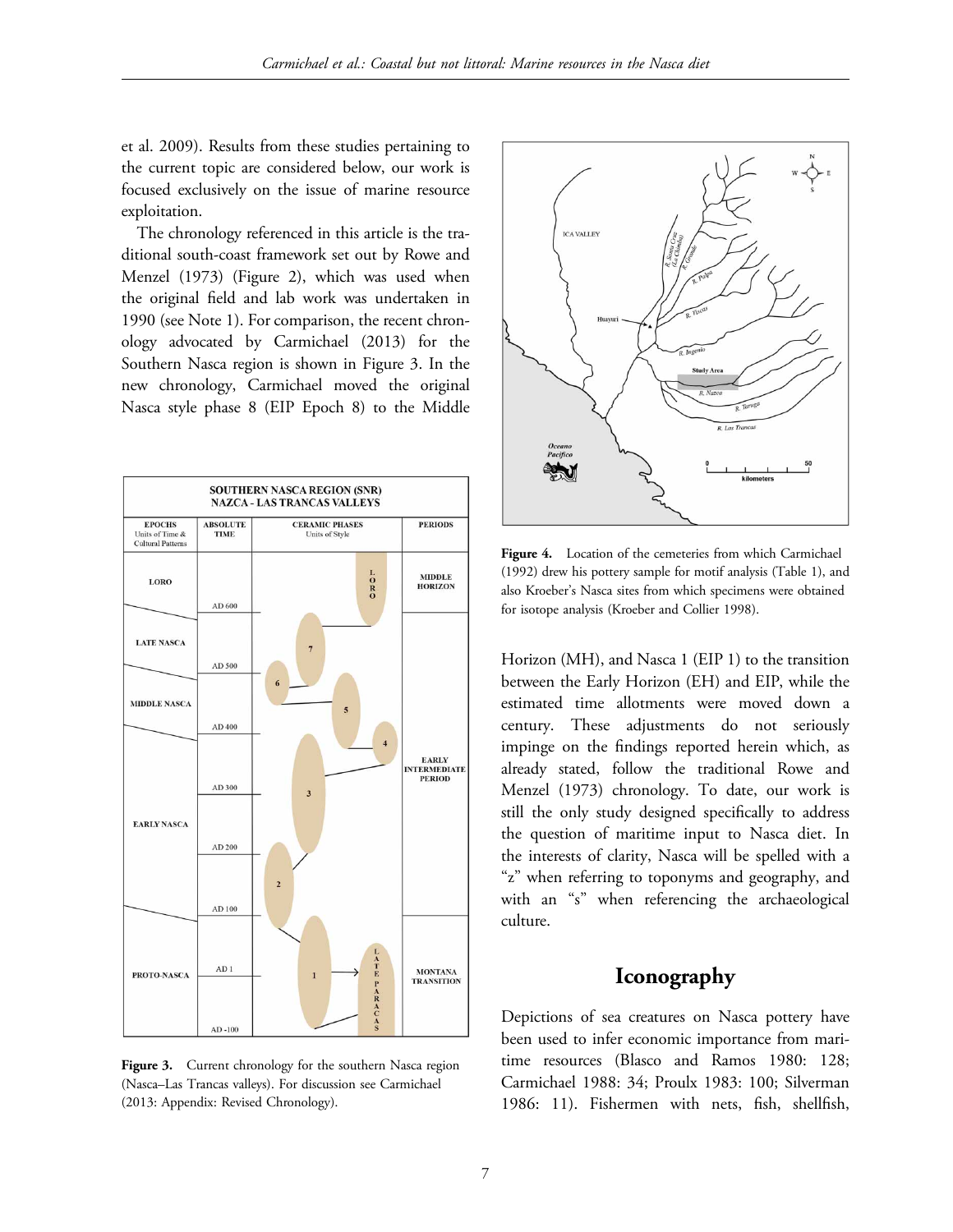<span id="page-5-0"></span>aquatic plants, and littoral birds are depicted, and some Nasca deities are based on marine creatures [\(Proulx 2006:](#page-21-0) 83–85, 134–135, 149–156, 169). Piscine geoglyphs and petroglyphs are also documented in interior regions ([Nieves 2010](#page-20-0): 28; [Proulx 2007](#page-21-0): 67–68). It is evident the Nasca were well acquainted with marine life and, given the tremendous food potential of ocean resources, it is reasonable to hypothesize that the littoral zone played an important role in the regional dietary economy.

A perusal of museum collections and the illustrated literature gives the impression that marine motifs are extremely common. However, the majority of collections lack secure provenience, and the question of collector bias remains an unknown factor. In order to objectively assess motif frequencies, [Carmichael](#page-18-0) [\(1992\)](#page-18-0) assembled a large sample of excavated Nasca pottery (N=447 painted vessels). The pots came from 138 documented burials which could be confidently assigned to specific style phases according to the Dawson Seriation [\(Carmichael 1988:](#page-18-0) 461–464), and derive from sites along the Nazca River (Figure [4](#page-4-0)). Following Roark's (1965: 57) motif classification system (which is still widely used today, e.g., [Proulx 2006\)](#page-21-0), the sample was divided into three groups based on primary motifs as follows:

- Referential—subject matter depicting life forms or objects in the real world (birds, plants, animals, fish and shellfish, and humans) and assumed to represent secular or daily reality.
- Conceptual—subject matter that is not identifiable with beings or objects in the real world (spirits or deities) and therefore sacred.
- Abstract—designs for which no referent can be identified (geometric, abstract, and decorative designs) and meaning, if any, is unknown.

The results are shown in Table 1, where the frequency of marine themes is noted under the referential category (adapted from [Carmichael 1992:](#page-18-0) 189). As shown in Table 1, marine themes account for 10.6 percent of the EIP 2–4 sample, and only 0.7 percent of the EIP 5–8 sample (see chronology in Figure [2](#page-3-0) compared with Figure [3\)](#page-4-0). If it is assumed motif frequencies reflect economic importance, then

|              | Early (EIP 2–4) | Late (EIP $5-8$ ) |
|--------------|-----------------|-------------------|
| Referential  |                 |                   |
| Marine       | $20 = 10.6\%$   | $2 = 0.7\%$       |
| <b>Birds</b> | $32 = 16.9\%$   | $2 = 0.7\%$       |
| Plants       | $34 = 18.0\%$   | $5 = 1.9\%$       |
| Artifacts    | $2 = 1.0\%$     | $5 = 1.9\%$       |
| Trophy heads | $6 = 3.2\%$     | $22 = 8.5\%$      |
| Animals      | $5 = 2.6\%$     | $12 = 4.6\%$      |
| Human        | $7 = 3.7\%$     | $16 = 6.2\%$      |
| Warriors     | $0 = 0.0\%$     | $4 = 1.5\%$       |
| Conceptual   | $32 = 17.0\%$   | $111 = 43.0\%$    |
| Abstract     | $51 = 27.0\%$   | $79 = 31.0\%$     |
| Totals       | 189             | 258               |

Table 1. Carmichael Nazca Basin Sample: Motif Frequencies for EIP

Note: Sample consists of 61 Early gravelots with 189 vessels and 77 Late gravelots with 258 vessels from the Nazca River Valley = 138 gravelots with 447 vessels. [Carmichael \(1988\)](#page-18-0): 461–464, Figure [4.](#page-4-0)

it must be concluded that fishing was virtually abandoned in the later epochs. This seems unlikely as climate studies indicate that, beginning in the fifth century A.D. (EIP 5, Figure [2](#page-3-0); Middle Nasca, Figure [3\)](#page-4-0), the south coast experienced a period of protracted desiccation (Kevin Vaughn provides an excellent summary of several recent climate studies incanted in Kanter and Vaughn (2012: 75–76); also see Mächtle and Eitel 2013). At the same time, riparian woodlands were significantly reduced to increase farmland, thereby altering soil and wind conditions which created an environment of ever-increasing aridity and fragility, and culminated in the collapse of agricultural production ([Beresford-Jones et al.](#page-18-0) [2011:](#page-18-0) 290). These conditions do not favor a reduction in fishing activity during Late Nasca times.

If marine iconography is not documenting economic concerns, what is being expressed? Another perspective is gained by taking a contextual approach, which places the question within an indigenous Andean context. The indigenous context is reconstructed from all possible sources, being informed by environment and ecology, archaeology, art history, ethnography, and ethnohistory. Previously,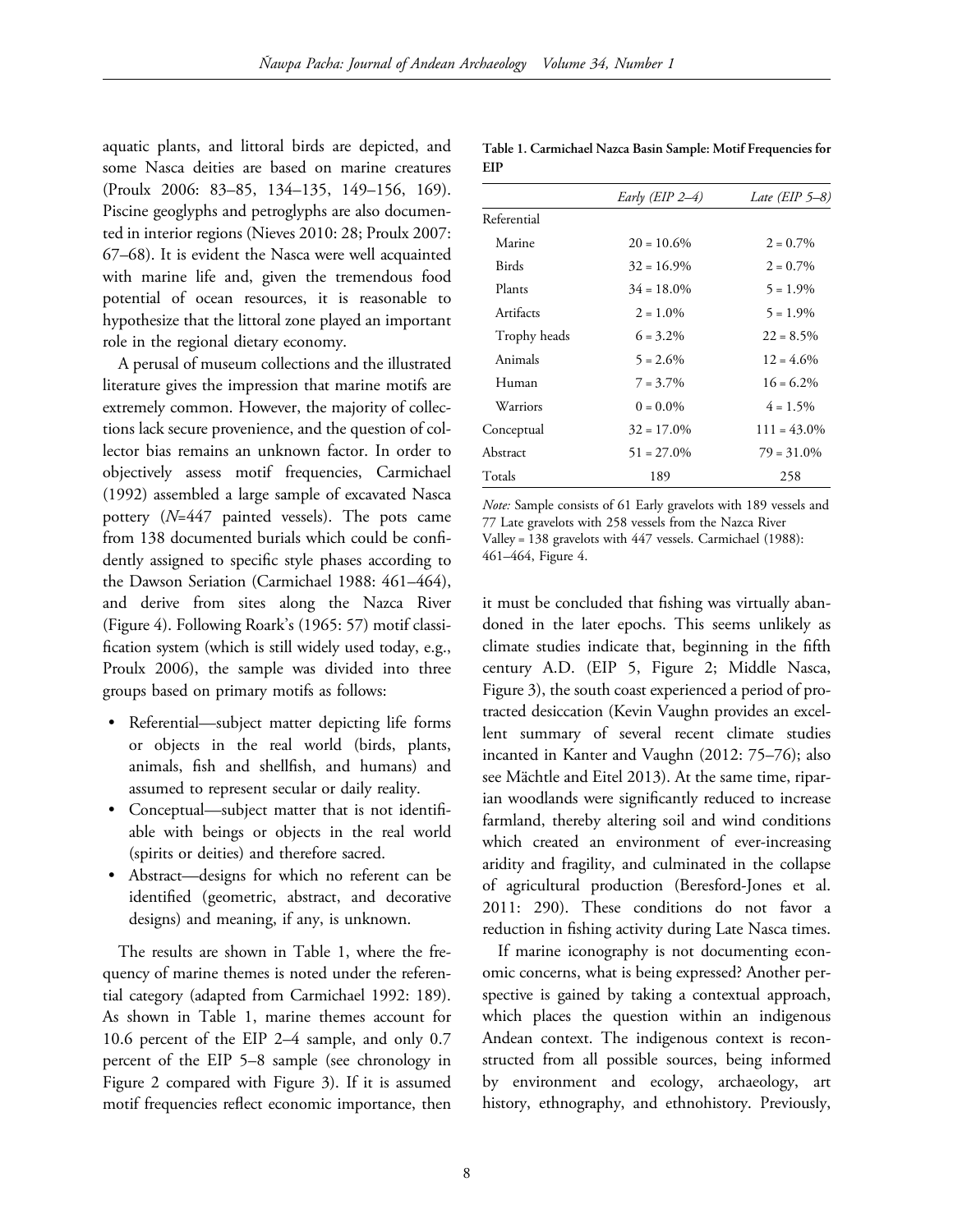Carmichael noted that in traditional Andean thought the ocean was believed to be the source of all water (1992: 188–189). The female sea deity, Mama Cocha, was also "mother of lakes and water," and springs were worshipped as her daughters ([Cobo](#page-18-0) [1990](#page-18-0) [1653]: 33, 117). On a conceptual level no distinction was drawn between fresh water and salt water; rather, all water originated from the sea. The Inca placed Mama Cocha at the center of their world by covering the Haukaypata plaza in Cuzco with sea sand ([Polo de Ondegardo 1916](#page-21-0) [1571]: 109–110; [Sherbondy 1982:](#page-22-0) 16 cited in [Hyslop](#page-20-0) [1990](#page-20-0): 37–38). Archaeological evidence demonstrates that seashells were used in Cuzco offerings (Delgado González 2013: 89-90).

Symbols of the sea are still used in rain ceremonies near Nazca today. In times of drought a man is sent to the coast at night to collect foamy sea water in a jug from a place where the waves crash against the rocks. The water is later sprinkled on the summit of a hill above Nazca in the belief this offering will cause rain in the mountains within two weeks [\(Urton 1982:](#page-23-0) 11). In another account, Antunez de Moyolo observed sea water being poured over seaweed near Nazca in order to bring rain [\(Reinhard 1988:](#page-21-0) 51). In addition to sea water and seaweed, seashells were also used in the Andes as offerings to ensure continued water supplies [\(Cobo 1990](#page-18-0) [1653]: 117). Any objects or images associated with the sea may have been perceived in a similar manner. Seashells have been found in offering contexts at the Nasca cult center of Cahuachi [\(Rodríguez de Sandweiss 1993](#page-22-0): 298), which is located where water suddenly emerges on the surface after a 15 km underground flow [\(Silverman](#page-22-0) [1993](#page-22-0): 10, 12–13; [Schreiber and Lancho 2003](#page-22-0): 29–30). Much of the famous Nasca polychrome pottery, including imagery of fish, shells, and water birds, was produced near Cahuachi [\(Vaughn and](#page-23-0) [Neff 2004:](#page-23-0) 1583). Although the Nasca are too far removed in time and space to claim any direct connection with historical accounts, nonetheless they were part of the greater Central Andean Tradition. In this context, Nasca marine motifs need not be read as specific references to sea life, but rather as

general references to water/fertility concepts—understandable preoccupations for farmers dependant on inconsistent water supplies in a rainless, hyper-arid desert [\(Carmichael 1992:](#page-18-0) 188–189).<sup>2</sup>

The Late Nasca reduction in depictive marine themes need not be read as a lack of concern for water; as Table [1](#page-5-0) shows, in EIP 5–8 there is a greater than two-fold increase in conceptual (supernatural) themes, which include piscine motifs such as the "Mythical Killer Whale" and water-related forms of the "Anthropomorphic Mythical Being" [\(Carmichael 1992:](#page-18-0) Figures [7](#page-13-0)–8, 18; [Proulx 2006](#page-21-0): Figures 5.3, 5.9, 5.10, 5.47–5.52, 5.54).

Aside from marine themes, our isotope study (see below) provides another curious finding in regard to motif frequencies: approximately 50 percent of bone carbon was ultimately derived from  $C_4$  plants (either directly or through animals eating them) with maize being the most probable candidate, and yet, as a primary motif on pottery, maize was entirely absent in the plant category (Table [1\)](#page-5-0). A similar study of Proulx's (1968) Ica pottery samples for EIP 3–4 found maize comprised 4 percent of plant motifs [\(Carmichael 1992:](#page-18-0) 188). The critical question here is whether depictions which can be identified with objects in the real world are "mundane" or "secular" images of daily life as stated by [Roark \(1965](#page-22-0): 57), or have interpretations fallen subject to classification? Carmichael has argued that Nasca iconography is a symbolic, interrelated system from which components cannot be isolated and treated as accurate reflections of ordinary reality (1992, 1994). But a different view is presented by Donald [Proulx \(2006](#page-21-0): 18, 140, 205). We should remain cautious in using iconography to reconstruct subsistence. Nonetheless, iconography unequivocally demonstrates the Nasca engaged in some fishing involving nets. The question is the extent to which this activity underpinned the regional dietary economy.

### Settlement Patterns

Nasca sites are well documented in the inland valley areas of Ica and the Nazca Basin ([Browne and](#page-18-0)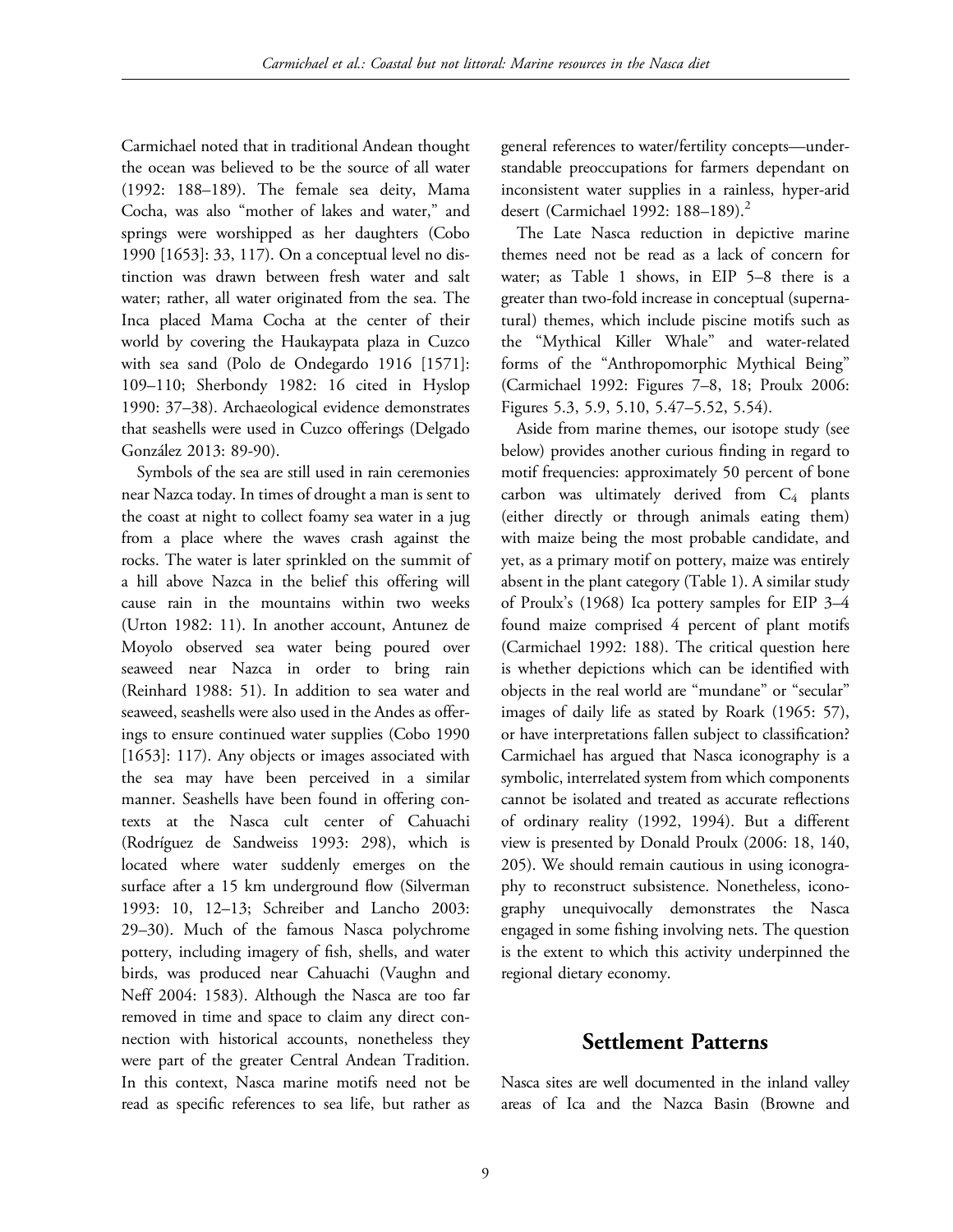[Baraybar 1988](#page-18-0); [Cook 1994](#page-18-0); [Massey 1986](#page-20-0); [Proulx](#page-21-0) [2007; Reindel 2009;](#page-21-0) [Schreiber 1998](#page-22-0); [Silverman](#page-22-0) [2002\)](#page-22-0). These inland regions are separated from the ocean by 40–60 km of desert plain, transected by the Ica and Grande rivers which trace their routes through coastal hills to the shores of the Pacific. Little systematic research had been done in the littoral zone before Carmichael's 1989–1990 survey [\(Carmichael 1998](#page-18-0) [and see [Engel 1966, 1981, 1991\]](#page-19-0)).

Carmichael's study area encompassed the coastal region opposite the inland centers of Ica and Nazca (Figure [1\)](#page-2-0). While sites from all time periods were recorded, the main objective was to document Nasca fishing villages, which informants insisted were abundant and huge. After six months of field work, no oceanfront Nasca sites were found (EIP 2–8). Settlements dating to the EH and Late Intermediate Period (LIP) are present in the littoral zone, but EIP and Middle Horizon (MH) sites were not documented on the seafront. They occur in the oases several kilometers inland from the mouths of the Ica and Grande Rivers (both called Monte Grande), and it would be surprising if, eventually, a few sherds are not found on the shores, but remains indicative of permanent oceanfront habitation from these periods are thus far lacking.

Here, and hereafter in this article, a qualification is required: Carmichael's survey findings reflect surface evidence as it appeared in 1989–1990. As previously noted, regional chronologies are currently in flux, and researchers' definitions can vary by area. The reader is again directed to the chronology used in this article, shown in Figure [2](#page-3-0) ([Carmichael 1998](#page-18-0): 7).

At the sites of El Chucho (Cerro Chucho; Chucchio) and Karwa (Karwas; Carhua) in the Bahía de la Independencia at the northern end of the study area (Figure [1](#page-2-0)), occupation continued from the EH through the Necrópolis phase (EH 10–EIP 2) according to [Engel \(1981:](#page-19-0) 28–29) and [Paul \(1991](#page-21-0): 18) (also see [García Soto and Pinilla](#page-19-0) [Blenke 1995](#page-19-0) for an excellent discussion of the Bahía during this time). The smaller site of Morro Quemado, located at the south end of the Bahía, also corresponds to this phase [\(Carmichael 1998](#page-18-0): 82; [García Soto and Pinilla Blenke 1995\)](#page-19-0).

Carmichael did not find pottery dating to EIP 1–2 at these locales. His evidence suggests El Chucho and Karwa were reoccupied in the LIP ([Carmichael](#page-18-0) [1998:](#page-18-0) 73, 75). Evidently, earlier and later peoples faired quite well in this littoral environment.

Large and small villages from the LIP were encountered throughout the study area, and represent a more extensive use of the shoreline than any previous period in prehistory ([Carmichael 1998](#page-18-0): 29). Here we deal only with the LIP site of La Yerba, located at the mouth of the Rio Ica (Figure [1\)](#page-2-0), which provides a good example of what a permanent fishing village looks like [\(Carmichael 1998](#page-18-0): 87–88). The site has been known since the beginning of the last century when it was first described (colorfully) by Max Uhle;<sup>3</sup> Engel refers to it as  $15b$  VII-30 and  $15b$ VII-35 (1981: 20), or Max Uhle I and Max Uhle II (1991: 157), and Cook designates it as PV-62-L-3 (1994: 223). La Yerba covers two large, adjacent, shell-strewn hills facing the ocean on the south side of the Rio Ica, about 700 m in from the beach line, at the north end of La Yerba dune field (for which Carmichael named the site). Surface remains cover an area approximately  $200 \times 120$  m, mounded to a height of 15 m or more. In and around these hills are exposed sections of reed walls, foundation segments of silt-stone blocks, and adobes with mud plaster. Note that these more permanent materials are not available on the beachfront, and must have been hauled from some distance. Midden deposits contain thick, rich organic layers full of charcoal and ash. In addition to a great variety of shellfish, maize and gourd fragments are plentiful. Sea lion, whale, camelid, and canine bones are also present, as are pieces of coarse cloth, string, and netting. Fragments of large cooking and storage vessels are found over the entire site, and painted fine-ware sherds are plentiful. A nearby cemetery dates to the same period. At La Yerba, we have clear evidence of year-round occupation demonstrated not just by the amount of debris, but by the energy investment in durable construction materials and abundance of both utilitarian and fine-ware pottery, which had to be carried across the desert. A corresponding cemetery demonstrates territorial permanency. It is fair to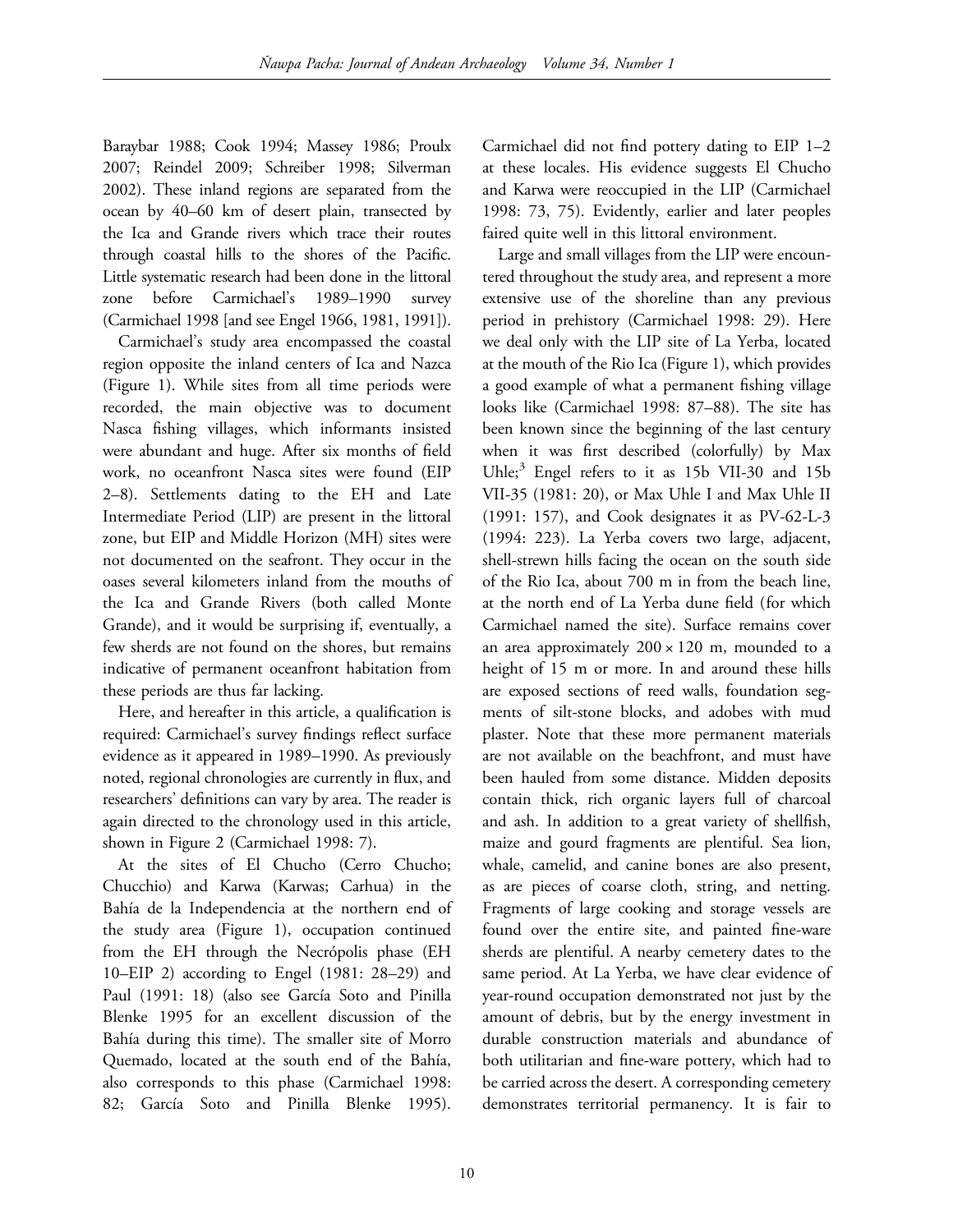suggest that La Yerba participated in an economic symbiosis with its inland neighbors.

The EH-Necropolis sites of El Chucho and Karwa contain similar midden deposits, but very little pottery was visible on the surface in 1989–1990, and was mainly eroded or undecorated utilitarian ware. However, where LIP La Yerba consists of two, roughly circular mounds, the EH mounds are linear. El Chucho has 18 linear mounds, the larger ones estimated to be 100–150 m in length by 20 m wide and 2–4 m high ([Carmichael 1998](#page-18-0): 73). The survey by Cordy-Collins at Karwa in 1980 (1998: 37) identified nine major mounds ranging from 31–234 m long, 10–47 m wide, and 1–6 m high. Modest human burials were observed at both sites. These villages were important fishing communities of their era, and possibly year-round occupations. They may have engaged in economic symbiosis with agrarian settlements, probably in the Ica Valley rather than the Paracas Peninsula according to [García Soto and Pinilla Blenke \(1995](#page-19-0): 65).

Since we have major examples of oceanfront villages in the EH and LIP, why is the record blank for the EIP and MH? Here we will concentrate on the EIP, although the same considerations apply to the MH. First, the littoral zone is not a uniform environment. The coastline includes sand beaches, gravel beaches, rocky beaches, and sheer rock cliffs, with shoreline depths ranging from waist deep to a 10 m plunge. Varieties of shellfish, fish, birds, and sea mammals inhabit these various microenvironments, so that particular resources are concentrated in given stretches. Access to potable water is a major problem today, although a few seeps are reported along the Bahía de la Independencia, and brackish water can be found below the dry river beds of the Ica and Grande rivers behind the shore. Seasonal storms lash the coast making cliffs dangerous for deep water fishing and egg gathering. Unpredictable events such as El Niños and red tides (toxic algal blooms) shut down fisheries. In spite of such challenges, EH and LIP villages flourished on this coastline for centuries.

The common factor shared by the large EH sites of El Chucho and Karwa with LIP La Yerba is location—they are situated on (or immediately adjacent to) extensive sandy beaches. The principal constituents of the midden (mound) deposits at all three sites are species of clams harvested in abundance from the sandy sub-littoral. These sites also contain gastropods and bivalves from the rocky sub-littoral in addition to sea mammal bones and domesticated plant foods, but the bulk of the deposits are composed of clam shells. Why were El Chucho and Karwa abandoned at the beginning of the EIP? Were the clam beds exhausted due to environmental disasters or over-harvesting, did the fresh water seeps fail, or fish migrations shift? Why did a permanent village the size of La Yerba not appear at the mouth of the Río Ica before the LIP?<sup>4</sup> Whatever factors may have been involved (and human agency must be considered among them), the settlement pattern data demonstrate that, for the Nasca, the return on harvesting marine resources did not warrant the energy investment required to maintain permanent shoreline occupations. Nonetheless, a considerable amount of protein can be obtained and preserved during short-term, seasonal visits.

# Marine Subsistence Technology

The apparent absence of permanent, year-round Nasca fishing villages along the oceanfront suggests fishing and littoral gathering activities—both of which undeniably occurred—were conducted during temporary visits to the shore. Another approach to estimating the importance of these pursuits is to examine the archaeological evidence for marine subsistence technology. Fishing gear requires maintenance, which is best undertaken where repair materials are plentiful, and when free time allows. Prized implements are more likely to be kept with the owner rather than abandoned in a distant cache. Such considerations, combined with the fact that the ocean is a one to two-day walk from most Nasca villages, suggests the possibility that gear accompanied its owners back to their villages after a fishing trip.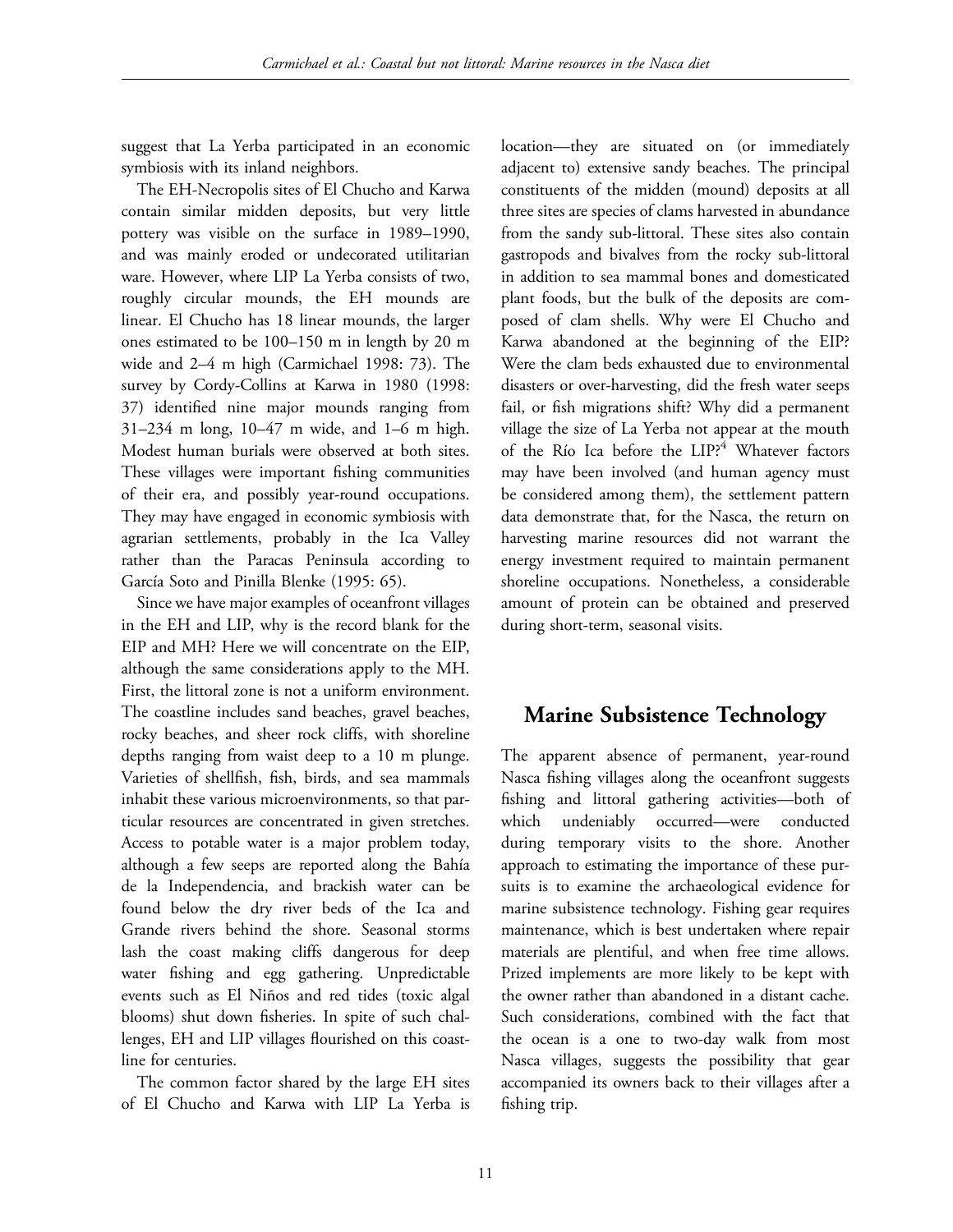On the Peruvian coast from Preceramic times onwards, fishing technology included cotton nets, stone weights, gourd floats, cotton line, and fishhooks fashioned from shell, bone, and cactus-spines ([Bird](#page-18-0) [and Hyslop 1985](#page-18-0): 224–225; [Pozorski and Pozorski](#page-21-0) [1987:](#page-21-0) 14–15; [Quilter and Stocker 1983](#page-21-0): 548). If fishing was an important activity for the EIP Nasca, some evidence of such artifacts might be expected. However, none has been reported from excavated habitation sites, and no fishing gear (nets, sinkers, gourd floats, hooks, fish line, or harpoons) was present among the contents of 213 Nasca tombs documented by [Carmichael \(1995\).](#page-18-0) Nasca graves often contain utilitarian items such as spear-throwers and darts, obsidian knives and points, cactus-spine needles, yarn, spindles and spindle whorls, combs, gourd bowls, baskets, and clothing ([Carmichael](#page-18-0) [1988:](#page-18-0) 483–499). The absence of artifacts associated with fishing is notable. Fragments of netting have been reported as surface finds [\(Proulx 2007](#page-21-0): 9), including knotted and looped netting [\(Proulx 2006](#page-21-0): 176), but it is not clear whether these are handsized pieces of net bags or parts of full-size fishing nets. Ceramic iconography graphically illustrates the presence of fish nets ([Lapiner 1976:](#page-20-0) 214; [Proulx](#page-21-0) [2006:](#page-21-0) 177), perhaps as large as the traditional Peruvian *atarraya* or circular cast net [\(Marcus 1987](#page-20-0): 16–17). [Marcus \(1987:](#page-20-0) 17) provides an example of one found in a LIP tomb. We anticipate similar nets will be found eventually in secure Nasca contexts; however, there is no suggestion in the iconography of larger hanging nets (red de cortina) which require floats on the surface and weights on the bottom. Historically, hanging nets were strung between two rafts ([Marcus 1987:](#page-20-0) 18). Nasca watercraft have never been identified archaeologically. Iconography suggests the use of one-man floats, perhaps made from an inflated animal skin [\(Proulx](#page-21-0) [2006:](#page-21-0) 123).

# Shell and Fish Remains

Shell remains from crabs, chitons, sea urchins, barnacles, mussels, clams, and many other mollusks from both sandy and rocky littoral habitats frequently dot the surface of inland sites in the Ica-Nazca region. One might assume shellfish were a constant and important dietary element throughout prehistory, but recent field work documents variations in shell densities through time, with EIP Nasca sites containing sparse remains compared to deposits from earlier and later periods [\(Beresford-Jones 2011:](#page-18-0) 92; [Cook](#page-18-0) [and Parrish 2005](#page-18-0): 140). Controlled excavations at EIP sites consistently reveal the shell component to be minor and scattered [\(Beresford-Jones et al. 2011](#page-18-0): 280; [Cook and Parrish 2005:](#page-18-0) 140; [Van Gijseghem](#page-23-0) [2004:](#page-23-0) 298; [Vaughn 2009](#page-23-0): 133; Vaughn and Linares 2006: 602). Some specimens are found to be edge-worn, cut, perforated, or with traces of red pigment on exterior and interior surfaces [\(Rodríguez](#page-22-0) [de Sandweiss 1993](#page-22-0): 295). Mussel shells appear to have been used as spoons. Mollusks were also used to make beads for necklaces and bracelets, which were worn by men, women, and children [\(Carmichael 1988](#page-18-0): 485–486). Rodríguez de Sandweiss concluded that, in some features excavated at Cahuachi, shell remains were not a byproduct of subsistence, but rather represent ritual offerings (1993: 298). While shell remains are present at many inland sites, there is no evidence to suggest shellfish played a significant role in the Nasca diet.

Tangible evidence of fish at inland sites is more equivocal, as fish bones are delicate, may be boiled down, and on small species like anchovies can be entirely consumed. Fish remains are sometimes mentioned in the literature as present at excavated sites, but seldom quantified. [Van Gijseghem \(2004](#page-23-0): 297) included fish bone in a list of faunal recoveries from La Puntilla (Late Paracas, Nasca 1), and [Rodríguez](#page-22-0) [de Sandweiss \(1993](#page-22-0): 296) lists several species found at Cahuachi. Neither researcher calculated MNIs, indicating minor representation. Valdez alone reports abundant fish heads in some excavations at Cahuachi, which he identifies as Odontesthes regia regia ( pejerry), a small fish known to school periodically at river mouths (1988: 148, 150). Apparently these finds were localized, as Silverman's excavations (1993) did not encounter significant fish remains. Cahuachi is well known as the preeminent center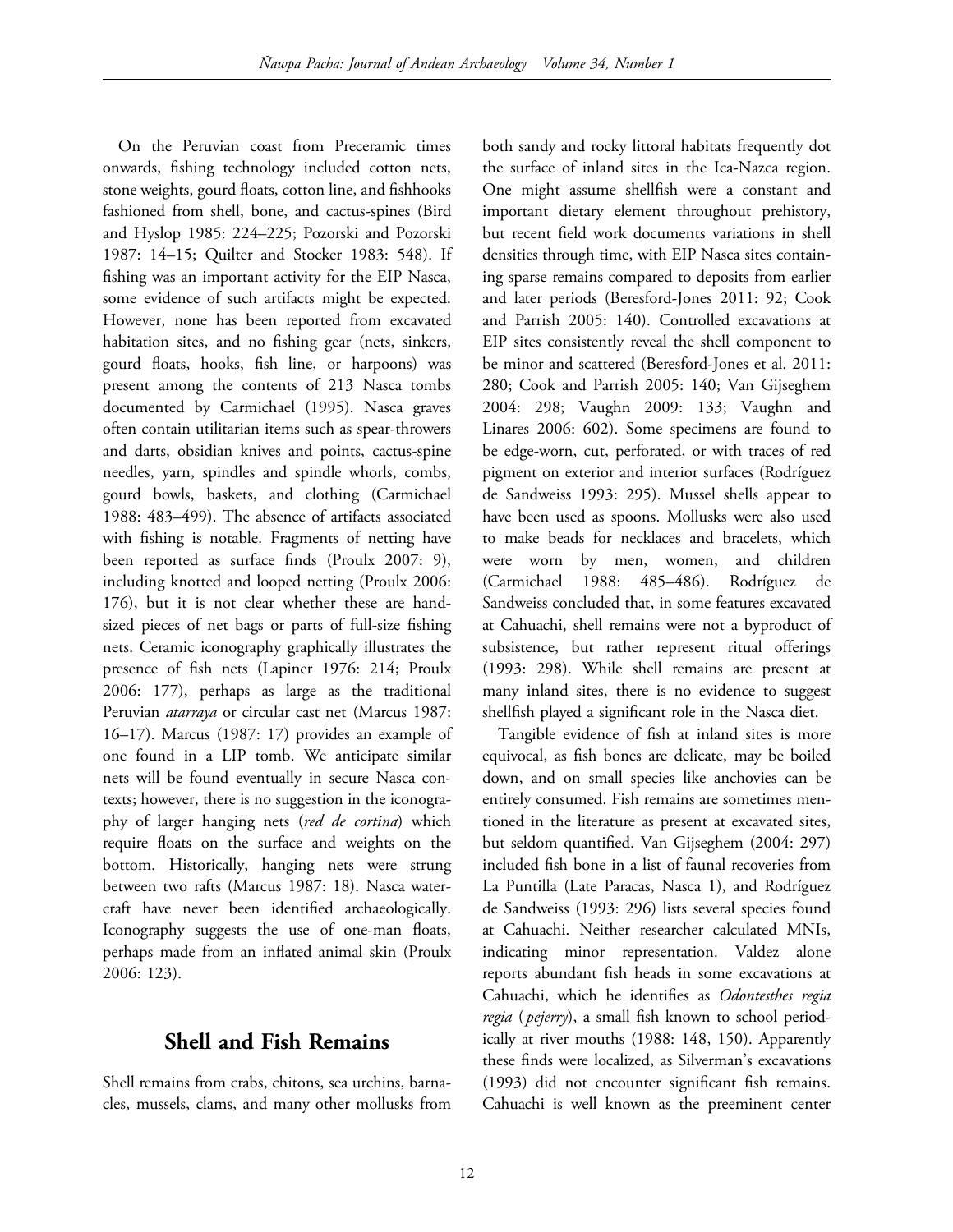for Early Nasca ceremonial feasting (Orefi[ci 2012](#page-21-0); [Silverman 1993;](#page-22-0) [Valdez 1994\)](#page-23-0), but fish bone is not mentioned at village sites of the period such as Upanca (Vaughn and Linares 2006) or Marcaya [\(Vaughn 2009](#page-23-0)). We are left pondering the extent to which fish may or may not have contributed to the Nasca diet.

The evidence summarized thus far does not support a strong reliance on marine resources. It may be argued that the paucity of fishing gear and limited shellfish and fish remains at inland sites is due to sampling error or differential preservation, and large food surpluses can be generated from temporary seashore encampments. If only the meat from mollusks and fish was transported inland (having been sun-andwind dried on the beach) there would be few tangible traces in the archaeological record. For these reasons we have investigated another avenue of inquiry: the stable carbon, nitrogen, and sulfur isotope values of the Nasca people themselves.

# Isotope Evidence

Stable isotope analysis can provide extremely useful dietary information, but application of the technique is limited to situations in which subsistence issues involve isotopically distinct food groups. Stable light isotopes such as carbon, nitrogen, and sulfur have been used in the past to explore two main issues surrounding dietary choice: (1) relative reliance on  $C_3$ versus  $C_4$  plants, especially maize, and (2) relative reliance on marine versus terrestrial resources.

Carbon isotopes can be used to distinguish between three groups of plants because of the different photosynthetic pathways used.  $C_3$  plants include most trees, shrubs, temperate-zone grasses, and the majority of domesticated Andean plants ( potatoes, squash, quinoa, and beans) and have  $\delta^{13}$ C values in the range of −33 to −23 permille (O'[Leary 1988](#page-21-0); [Sharp 2007](#page-22-0); [Tieszen 1991; Tieszen and Boutton](#page-22-0) [1989](#page-22-0)).  $C_4$  plants are characterized by growing in arid, warm conditions and include many grasses as well as maize and kiwicha (a pseudo-cereal similar to quinoa) with  $\delta^{13}$ C values ranging typically from

−16 to −9 permille, although the values can be as low as −21 permille ([Hatch and Slack 1966](#page-19-0); O'[Leary](#page-21-0) [1988](#page-21-0); [Sharp 2007; Tieszen 1991](#page-22-0)). Crassulacean acid metabolism (CAM) plants, notably cacti and succulents, can have  $\delta^{13}C$  values that span the range of  $C_3$ and  $C_4$  plants, although their isotope value often will reflect the type of environment in which they grow, for example, CAM plants in arid hot environments will have a  $\delta^{13}C$  value similar to  $C_4$  plants [\(Cadwallader et al. 2012;](#page-18-0) [Eickmeier and Bender](#page-19-0) [1976](#page-19-0)). There is a slight fractionation of carbon isotopes as the food chain is ascended of approximately +1 permille ([DeNiro and Epstein 1978\)](#page-19-0).

Nitrogen isotope values are useful in distinguishing between different trophic levels, with the  $\delta^{15}N$  value increasing due to fractionation as the food chain is ascended by approximately 3–5 permille at each step [\(Bocherens and Drucker 2003](#page-18-0); O'[Connell](#page-21-0) [et al. 2012\)](#page-21-0). Thus herbivores, omnivores, and carnivores can be distinguished, and the degree of carnivory estimated ([Ambrose 1993](#page-17-0), [2000](#page-17-0); O'[Connell](#page-20-0) [and Hedges 1999](#page-20-0)). It is important to note that  $\delta^{15}$ N values can be elevated in plants as a response to aridity or can be artificially raised due to the addition of fertilizer ([Ambrose 1991](#page-17-0)). Thus it is important to have faunal isotope values to act as a baseline when interpreting human data in order to account for these possible effects.

Together, carbon and nitrogen are useful in distinguishing between the consumption of marine and freshwater resources. While the  $\delta^{15}N$  value will be elevated for both of these diets (allowing its identification from terrestrial resources) a more enriched  $\delta^{13}$ C value (similar to those of a C<sub>4</sub> diet) will identify it as a marine diet as opposed to a freshwater diet which has much lower values ([Schoeninger and](#page-22-0) [DeNiro 1984](#page-22-0)).

Sulfur isotope ratios ( $\delta^{34}$ S) are used as another potential indicator of marine resource consumption.  $\delta^{34}$ S values of the marine environment are typically in the region of 15–20 permille [\(Hoefs 2004](#page-19-0); [Zhao](#page-23-0) [et al. 2003\)](#page-23-0), while terrestrial sources are <sup>34</sup>S depleted and in the range of 2–8 permille ([Macko et al. 1999](#page-20-0); [Privat et al. 2007;](#page-21-0) [Schwarcz 1991\)](#page-22-0). Sulfur isotopes do not fractionate as they ascend the food chain and thus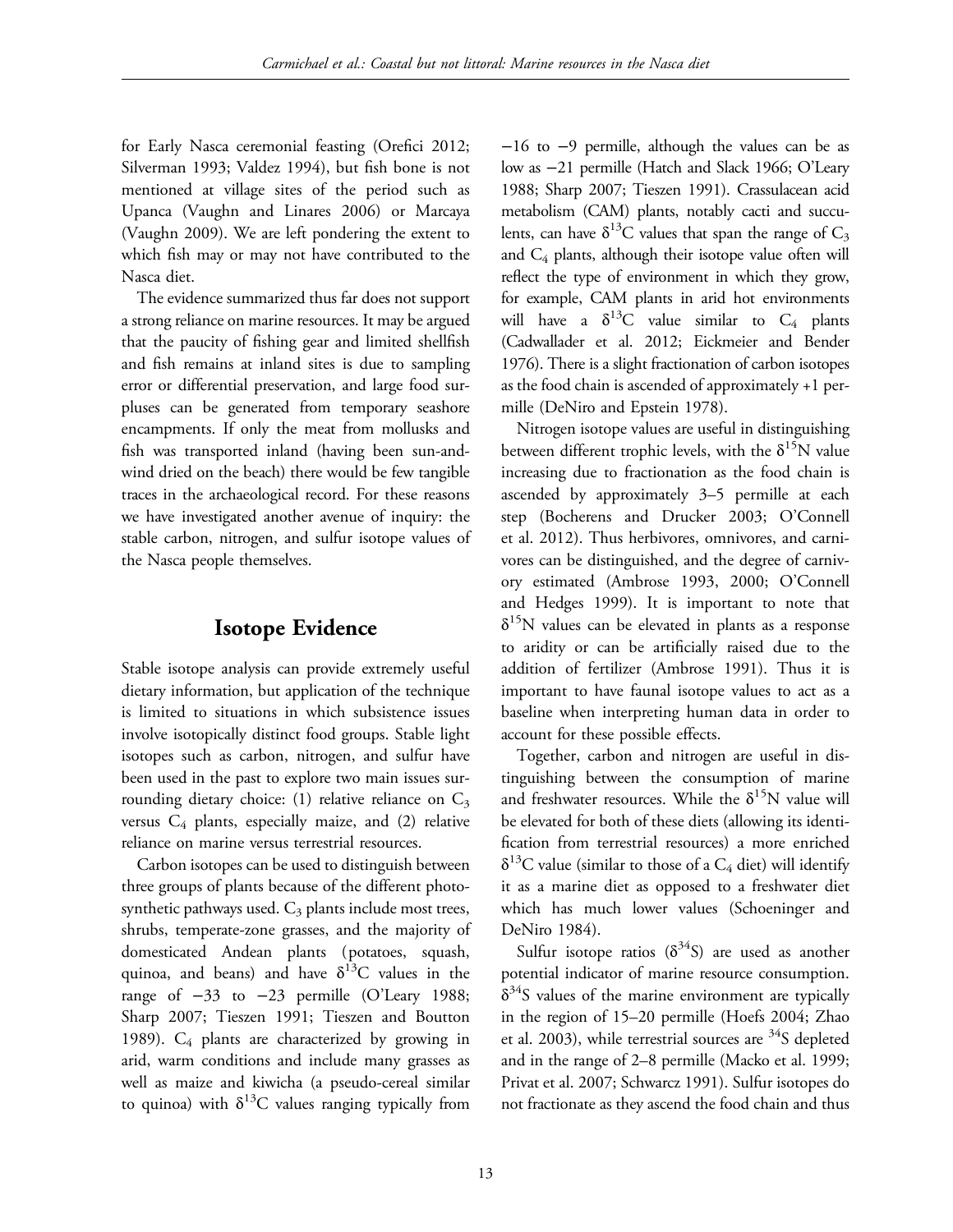the values in human tissues should be directly equivalent to the foods consumed [\(González-Martín et al.](#page-19-0) [2001;](#page-19-0) [Kennedy and Krouse 1989;](#page-20-0) [Richards et al.](#page-21-0) [2003\)](#page-21-0). However, the sea-spray effect means that terrestrial plants grown near the coast can have sulfur isotope values similar to marine resources [\(Richards](#page-21-0) [et al. 2003](#page-21-0)). Thus sulfur isotopes also can indicate proximity to the sea. There have been few Andean archaeological studies which have incorporated  $\delta^{34}S$ analyses [\(Aufderheide et al. 1994;](#page-17-0) [Horn et al. 2009](#page-20-0); [Kelley et al. 1989](#page-20-0); [Macko et al. 1999](#page-20-0)), largely due to the fact that the sample of choice is hair or soft tissue, since the sulfur content of bone is very low.

#### Materials and Methods

Carbon, nitrogen, and sulfur isotope values were determined for a large sample of human remains  $(N = 75)$  derived from the Kroeber collection, which was assembled in 1926 and is housed at the Field Museum of Natural History in Chicago. Well-provenienced specimens of bone, hair, and soft tissue (skin) were selected from gravelots recovered from seven sites along the Río Nazca: Agua Santa, Aja, Cahuachi, Cantayo, Majoro Chico, Ocongalla, and Soisongo (Figure [4;](#page-4-0) and see [Kroeber and Collier 1998](#page-20-0); [Schreiber 1998](#page-22-0)). The sample spans the EIP and includes a small number of MH and LIP burials (Table 2). It is restricted to adults, but incorporates both males and females and persons of different social status.<sup>5</sup> While bone and soft tissue specimens represent interred individuals, the hair sample also incorporates wigs worn by the deceased and hair bundles included in the grave goods. On the basis of forensic examination, we believe that multiple hair samples found in a single grave can be attributed to different individuals ([Carmichael et al. 1991](#page-18-0)).

Sample preparation techniques used at the University of Calgary followed accepted methods for the various materials analyzed and the isotopes involved. Bone collagen was extracted as per the methods of [Sealy and van der Merwe \(1986\).](#page-22-0) Hair and skin specimens were washed in acetone (to remove any lipids), followed by distilled water,

|                    | Time Period | Specimens      |                |                |
|--------------------|-------------|----------------|----------------|----------------|
| Site               |             | Bone           | Hair           | Soft Tissue    |
| Kroeber collection |             |                |                |                |
| Aja                | EIP         | $\mathbf{1}$   |                |                |
| Agua Santa         | EIP         | 1              |                |                |
| Cahuachi           | EIP         | 7              | 12             | 8              |
| Cantayo            | EIP         | 3              | 7              | 2              |
|                    | MН          | $\overline{2}$ |                |                |
|                    | LIP         | 1              |                |                |
| Majoro Chico       | EIP         | 9              | 1              |                |
|                    | LIP         | 1              | 1              | $\overline{2}$ |
| Ocongalla          | EIP         | 3              | $\overline{c}$ | 1              |
| Soisongo           | EIP         | 3              | $\overline{2}$ | 1              |
|                    | MН          | 1              | 1              | 1              |
| Total              |             | 27             | 26             | 15             |
| Other              |             |                |                |                |
| Monte Grande       | EIP         | 13             |                |                |

freeze-dried and analyzed as bulk samples. The hair can be regarded as pure keratin once it has been cleaned in this manner, whereas the skin will be a mixture of collagen, keratin, elastin, and other minor components ([Odland 1991;](#page-21-0) [Wenstrup et al.](#page-23-0) [1991\)](#page-23-0). Due to the different turnover times of the tissues, bone collagen gives approximately a lifetime dietary average [\(Hedges et al. 2007](#page-19-0); [Rummel et al.](#page-22-0) [2007\)](#page-22-0), whereas hair represents the last few months of life ([Saitoh et al. 1969;](#page-22-0) [Tobin 2005\)](#page-23-0). The different components in skin turnover at different rates and some have been shown not to turnover at all [\(Babraj](#page-17-0) [et al. 2005](#page-17-0); [El-Harake et al. 1998;](#page-19-0) [Ritz-Timme](#page-21-0) [et al. 2003\)](#page-21-0), however, as collagen is the predominant component, the diet represented by the isotope signal is approximately that consumed in the last few months of life.

Specimens for carbon and nitrogen analysis (all tissue types) were combusted in a Carlo-Erba carbon-nitrogen analyzer, and their isotope ratios assessed in a VG Isogas Prism mass spectrometer. Samples for sulfur isotope analysis were Parrbombed, with sulfur retrieved as barium sulfate and

Table 2. Nasca Diet and Subsistence Project: Human Sample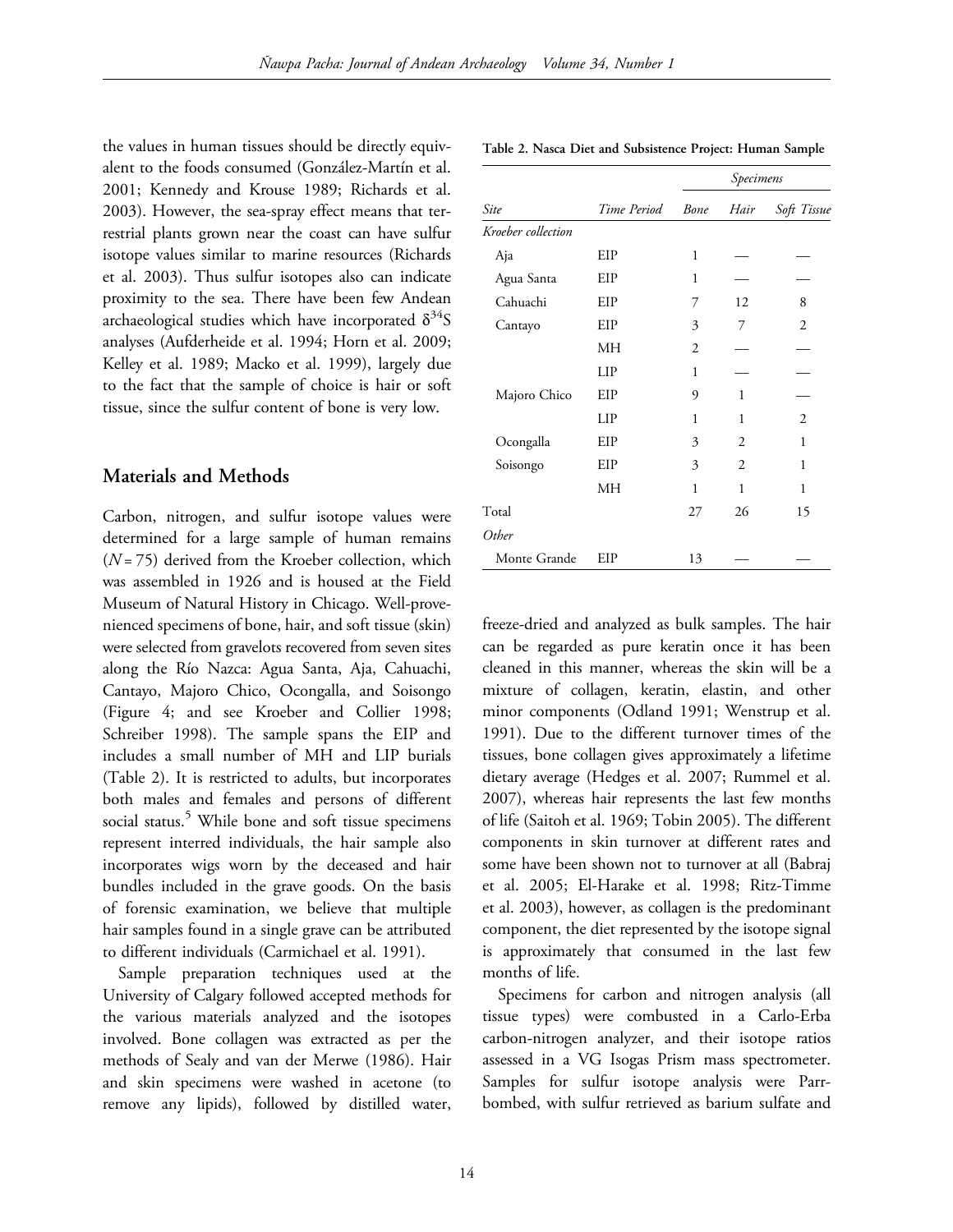analyzed in a VG 602 mass spectrometer. Isotope ratios are expressed using the delta (δ) notation in permille (‰) relative to international standards, such as VPDB for carbon and AIR for nitrogen ([Hoefs](#page-19-0) [2004](#page-19-0)). The original data are now unavailable and, as such, machine precision cannot be given.

During the original analysis in 1990, atomic carbon to nitrogen ratios were used to assess the integrity of the specimens. Carbon and nitrogen values for all tissues were rejected if the C/N ratio of the specimen fell outside the acceptable range of 2.9–3.6 [\(DeNiro 1985](#page-19-0)). This value is based on bone collagen and subsequently an acceptable C/N ratio for hair keratin has been published as 3.0–3.8 (O'[Connell](#page-20-0) [and Hedges 1999](#page-20-0)). Given the similarity in the ranges for bone collagen and keratin, we assume here that the keratin results are valid. The C/N ratio of skin collagen—the major component of skin—theoretically should be the same as bone collagen due to the similarities in the collagen composition [\(Odland 1991](#page-21-0); [Wenstrup et al. 1991](#page-23-0)); thus, the use of 2.9–3.6 as a quality control assessment here is regarded as appropriate in the circumstances.

Not all of the human remains yielded useable results. It is unknown whether there are any paired results in the data set.

#### Results

Only mean stable isotope results and their standard deviations were available and are summarized in Table 3.

Carbon and Nitrogen. The three tissue types are largely comparable, based on the standard deviations and the spread of the data, although the carbon isotope values from the bone collagen are narrower.

Table 3. Results of Stable Isotope Analysis

| Tissue      | $\delta^{13}C(N)$                                            | $\delta^{15}N(N)$ | $\delta^{34}S(N)$ |
|-------------|--------------------------------------------------------------|-------------------|-------------------|
| Bone        | $-13.3 \pm 0.8$ (14) $+9.8 \pm 1.3$ (14)                     |                   | _                 |
| Hair        | $-15.0 \pm 1.5$ (17) $+7.9 \pm 1.2$ (16) $+2.1 \pm 1.8$ (10) |                   |                   |
| Soft tissue | $-15.2 \pm 1.6$ (5) $+10.9 \pm 0.9$ (5) $+1.3 \pm 1.8$ (10)  |                   |                   |

The means for the bone and hair carbon and nitrogen values are in good agreement when the tissue spacing between collagen and keratin is taken into consideration (O'[Connell et al. 2001](#page-20-0)). The skin  $(n=5)$  results are broadly similar to the other tissues and as expected based on tissue spacing studies ([DeNiro and Epstein 1978](#page-19-0), [1981;](#page-19-0) [Lyon and](#page-20-0) [Baxter 1978](#page-20-0); O'[Connell et al. 2001](#page-20-0); [Tieszen et al.](#page-23-0) [1983](#page-23-0); [White and Schwarcz 1994\)](#page-23-0). There is no indication that there was a change in diet towards the end of life in general for the population analyzed.

The carbon isotope values suggest that a mixed  $C_3/$  $C_4$  diet was consumed, with a significant reliance on  $C_4$  foods. Without faunal remains it is difficult to know whether this  $C_4$  signal in humans is the result of animals consuming either wild  $C_4$  foods, such as grasses which are abundant on the coast, or domesticated  $C_4$  foods, such as maize or kiwicha [\(Cadwallader et al. 2012\)](#page-18-0). Again, without a faunal baseline, interpretation of the  $\delta^{15}N$  values is slightly problematic in terms of defining the types and relative quantities of meat consumed. However, comparing these data to published faunal data from similar sites [\(Cadwallader 2013;](#page-18-0) [Horn et al. 2009](#page-20-0)) and to modern studies of marine isotope values ([Tieszen](#page-22-0) [and Chapman 1992\)](#page-22-0), our results suggest that terrestrial meat was the main source of protein and marine foods were not consumed in any significant quantity (Figure [5\)](#page-13-0).

**Sulfur.** The hair and the skin sulfur results ( $n = 10$  for both) are broadly similar. These low values can be interpreted as stemming from a terrestrial diet with little or no input from marine resources, especially when viewed in light of resources with known sulfur values from the coast [\(Horn et al. 2009\)](#page-20-0). They also indicate that no foods were consumed which had been subject to the sea-spray effect (unsurprising given the distance from the sea) nor had any terrestrial meat sources been foddered on marine plants such as seaweed (Figure [6](#page-13-0)). Thus these results fully support the carbon and nitrogen data.

To assess the possibility of temporal variation in types of foods consumed by the Nasca, we divided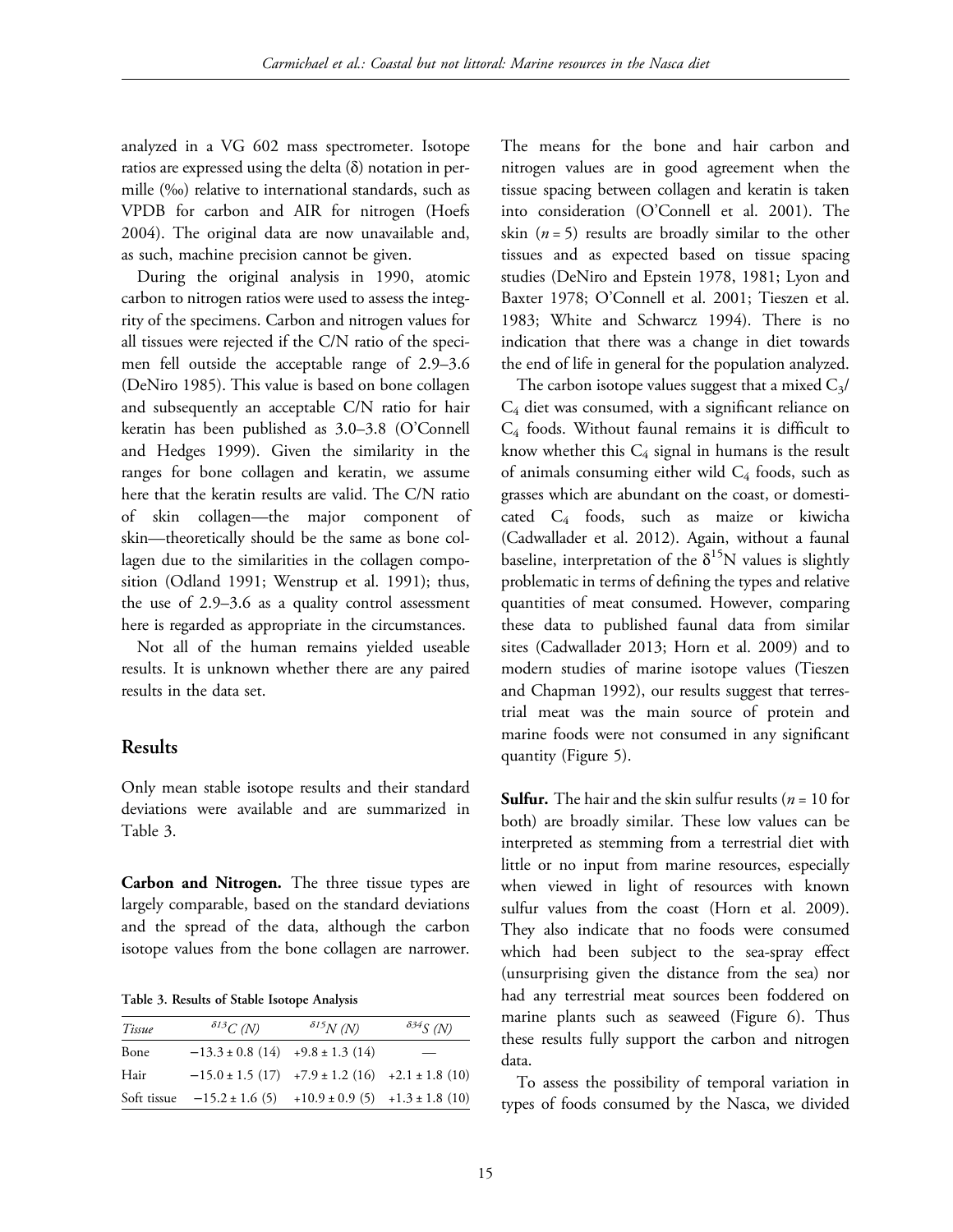<span id="page-13-0"></span>

Figure 5. Mean carbon and nitrogen isotope value of bone collagen (black diamond) from the Kroeber collection ( $n = 14$ ; error bars are to  $1\sigma$ ) plotted against background isotope values for south-coast plants and animals. Data for plant values are based on [Cadwallader et al. \(2012\)](#page-18-0), [DeNiro and Hastorf \(1985\),](#page-19-0) [Thornton](#page-22-0) [et al. \(2011\)](#page-22-0), and [Tieszen and Chapman \(1992\).](#page-22-0) Animal data are based on [Cadwallader \(2013\)](#page-18-0), [Horn et al. \(2009\),](#page-20-0) and [Tieszen](#page-22-0) [and Chapman \(1992\)](#page-22-0). Modern data have been corrected for the Suess effect using [Long et al. \(2005\)](#page-20-0). The dashed boxes on top of the  $C_3$  and  $C_4$  plant ranges represent the elevated nitrogen values expected for water stressed plants (modified from [Cadwallader](#page-18-0) [\(2013\)\)](#page-18-0).

our sample into two groups: specimens from EIP 2–4 and EIP 5–8 (Table 4). Carbon and sulfur isotope values for the early material are slightly lower than for later material, while nitrogen values are essentially the same. The difference in carbon collagen values is



Figure 6. Sulfur and carbon isotope values from hair samples compared against marine and terrestrial resources. Plant and animal data are taken from [Horn et al. \(2009\)](#page-20-0) and [Macko et al.](#page-20-0) [\(1999\).](#page-20-0) Comparative human hair samples are taken from [Aufderheide et al. \(1994](#page-17-0))—Pisagua mummies (northern Chile); [Horn et al. \(2009\)](#page-20-0)—EIP mummies (Palpa, Peru); [Macko et al.](#page-20-0) [\(1999\)](#page-20-0)—Morro mummies (northern Chile); and [Wilson et al.](#page-23-0) [\(2007\)](#page-23-0)—Llullaillaco mummies (highland Argentina).

Table 4. Temporal Variation in Stable Isotope Values of Human Bone Collagen and Hair

| Time Period   | ${}^{\delta13}C$ (N)                                     | $\delta^{15}N(N)$  | $\delta^{34}S(N)$   |
|---------------|----------------------------------------------------------|--------------------|---------------------|
| Bone collagen |                                                          |                    |                     |
| $EIP(1-4)$    | $-13.8 \pm 0.7$ (6)                                      | $+9.7 \pm 1.8$ (6) |                     |
|               | EIP $(5-8)$ -12.8 ± 0.6 (8)                              | $+9.9 \pm 0.7$ (8) |                     |
|               | EIP (All) $-13.3 \pm 0.8$ (14)                           | $+9.4 \pm 1.3(14)$ |                     |
| MН            | $-13.5 \pm 0.4$ (3)                                      | $+9.4 \pm 0.5$ (3) |                     |
| LIP           | $-11.0(1)$                                               | $+10.6(1)$         |                     |
| Hair          |                                                          |                    |                     |
|               | EIP $(1-4)$ $-14.9 \pm 1.4$ $(14)$ $+7.9 \pm 1.3$ $(13)$ |                    | $+2.4 \pm 1.6$ (7)  |
|               | EIP $(5-8)$ $-15.8 \pm 1.4$ $(3)$ $+8.1 \pm 0.9$ $(3)$   |                    | $+1.3 \pm 1.9$ (3)  |
|               | EIP (All) $-15.0 \pm 1.5$ (17) $+7.9 \pm 1.2$ (16)       |                    | $+2.1 \pm 1.8$ (10) |
| MН            | $-14.4(1)$                                               | $+7.7(1)$          | $+1.1(1)$           |
| LIP           | $-14.2(1)$                                               | $+8.4(1)$          |                     |

statistically significant for the early versus late EIP  $(t(12) = -2.8 \quad P < 0.05)$ , although actually this increase could be attributed to natural variation within the background isotopic resources, especially as the early material derives from different sites than the later sample.

Several MH and LIP specimens were also included in our Field Museum sample. MH values are in the same range as those from Nasca sites, while LIP values are slightly enriched, suggesting a somewhat greater importance of maize and possibly marine resources as has been seen elsewhere [\(Cadwallader](#page-18-0) [2013\)](#page-18-0), although this result is based on only one sample (Table 4).



Figure 7. Comparison of carbon and nitrogen bone collagen isotope data with other EIP south-coast sites.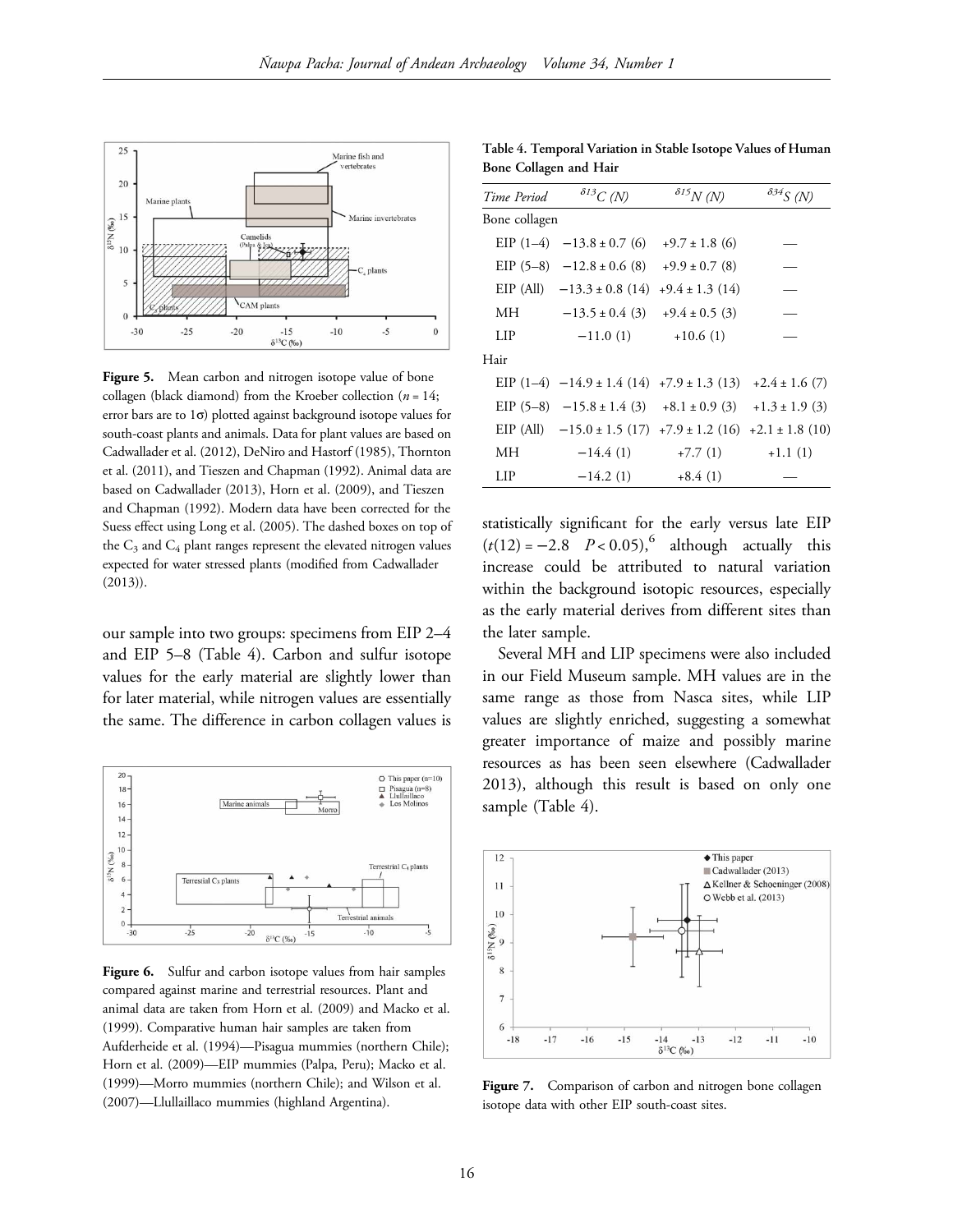Finally, we can ask how the Nazca Valley data compare with those from other south-coast valleys during the EIP. Figure [7](#page-13-0) plots our bone collagen data against other contemporaneous populations from the south-coast region. There is a striking similarity between all the data, although the Ica Valley population is less enriched in  $\delta^{13}$ C [\(Cadwallader](#page-18-0) [2013](#page-18-0)). Importantly for this study none of the populations shows any sign of reliance on marine resources based on the isotopic data.

## **Discussion**

Isotope data demonstrate the Nasca subsistence economy was firmly based on agriculture with maize probably being the principal crop. Marine resources played a minor role in the regular diet, a finding confirmed in other isotope studies [\(Cadwallader 2013:](#page-18-0) 187; [Horn et al. 2009](#page-20-0): 192; [Kellner and Schoeninger 2008:](#page-20-0) 236; [Webb et al.](#page-23-0) [2013](#page-23-0): 133–135). However, seafood could have provided relief during prolonged droughts, and mollusks may have been a seasonal source of protein [\(Erlandson](#page-19-0) [1988](#page-19-0)), which would not be identified in bulk analyses of bone collagen. The isotopic analysis suggests that terrestrial animal protein was somewhat frequently eaten, although there is a paucity of faunal isotopic evidence for this period and region. This is in contrast to faunal analyses which suggest it played a minor dietary role.

The results of the isotope study complement other lines of evidence. The absence of Nasca sites on the oceanfront, the thin and scattered nature of marine remains at inland sites, and the paucity of fishing gear beyond fragments of netting no longer can be assumed to reflect preservation or sampling biases, but accurately indicate the limited dietary importance of marine resources. While the frequency of marine motifs in the iconography parallels the seafood component of the diet in EIP 2–4, isotope data indicate marine input remained relatively constant throughout the EIP (Table [4](#page-13-0)). In EIP 5–8, depictive, primary motifs showing fish and fishermen are rare (Table [1](#page-5-0)). Hence, the iconographic and isotopic data do not agree. In addition, isotope values suggest that maize comprised a significant portion of the Nasca diet, although an indirect dietary route (i.e., humans eating camelids with a  $C_4$  signal) cannot be ruled out without future faunal isotopic analyses ([Cadwallader et al. 2012\)](#page-18-0). [Horn et al.](#page-20-0) [\(2009](#page-20-0): 192) also found that maize played a major role in subsistence, while Kellner and Schoeninger refer to it as the main plant staple (2008: 236). Maize also has been found in significant quantities in the archaeobotanical record [\(Beresford-Jones](#page-18-0) [et al. 2011](#page-18-0); [Piacenza 2005](#page-21-0); [Silverman 1993](#page-22-0); [Valdez](#page-23-0) [1994](#page-23-0)). However, as primary motifs on pottery, depictions of maize were absent from the plant category in Carmichael's sample of 447 vessels (Table [1](#page-5-0) and see [Carmichael 1992:](#page-18-0) 188). In Proulx's (1968) Ica sample of EIP 3–4 pottery they represent only 4 percent of plant motifs. Other plants such as beans, peppers, and fruits are more than five times as common. We argue motif frequencies have no relation to economic reality, and do not reflect mundane or daily experience.

The Nasca were familiar with the ocean. They certainly gathered mollusks and engaged in some form of net fishing. How might these activities be envisaged? While encamped at the mouth of the Rio Ica in October and November 1989, Carmichael observed trucks dropping off groups of fisherman from inland areas (Ocucaje, the cities of Ica and Pisco, and even a few from the sierra). They set up small, reed-mat huts, or *ramadas*. In mid-October there were about 20 of these ramadas, sheltering 50–60 people, mostly adult males, but a few wives and children among them. There were a few commercial teams of six or eight men, but most were independents, and spent more time enjoying the beach than working it. These people brought the barest necessities—a sweater, blanket, and a plastic bowl, cup, and spoon for each, along with a few tin cooking pots (unlike the ancient inhabitants of nearby La Yerba who brought their best serving ware and large ceramic storage vessels—investments in permanent residency). The modern fishermen stayed for several weeks, harvesting macha (Mesodema donacium) on the sandy shores, steaming open the shells, and sun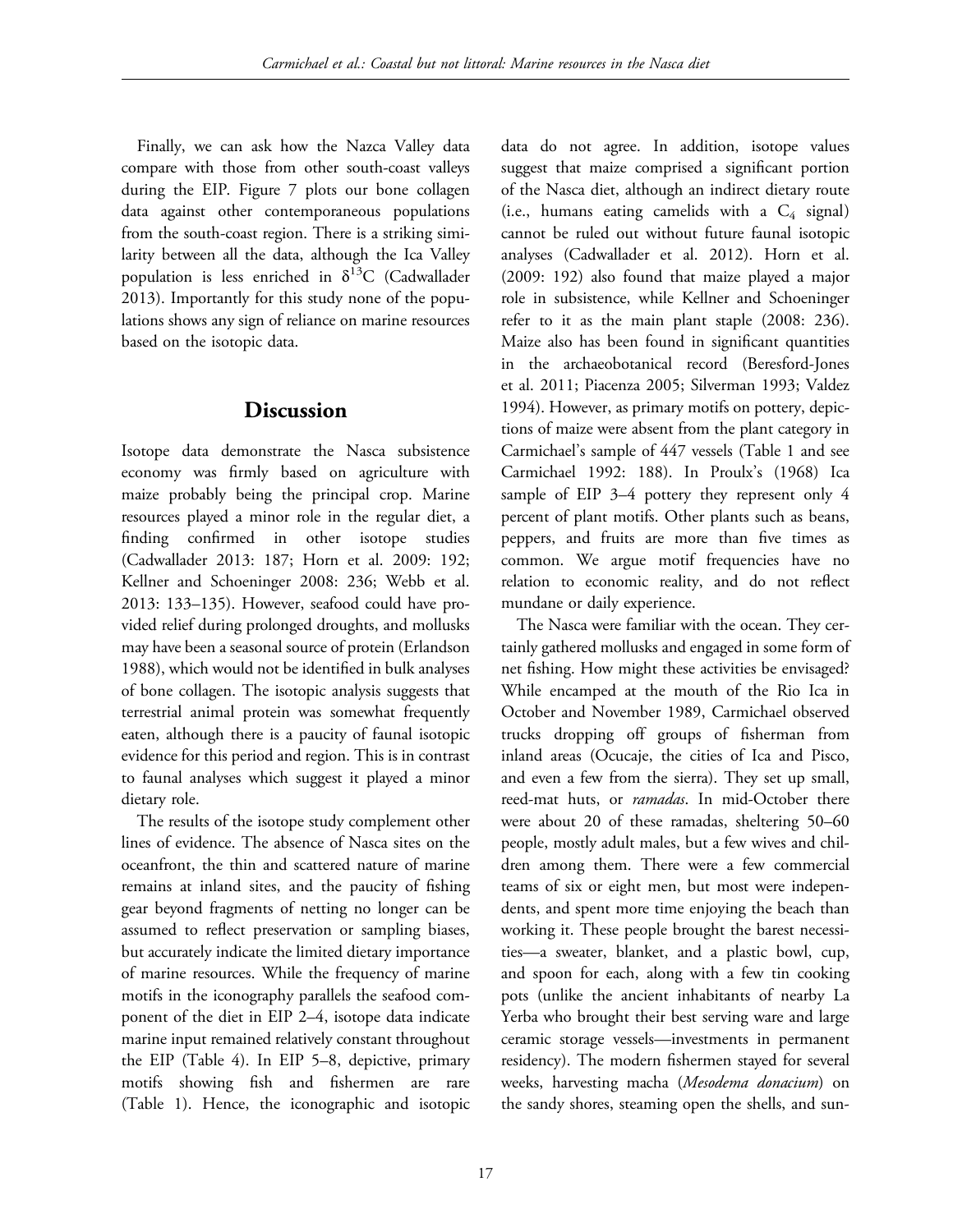drying the meat for transport inland. Many sacks of dried clams were prepared and loaded on returning trucks. Further north in the Bahía de la Independencia, Carmichael occasionally encountered teams of net fishermen from Ica who camped for a week or two, patiently waiting for schooling fish to come close to sandy shores. Carmichael's survey study concluded that the Nasca likely favored small, temporary, seashore encampments of a similar nature to those erected by fishermen today (1998).

Earlier studies which assumed fishing to be an integral part of the Nasca economy relied heavily on the maritime potential argument. But proximity to the ocean (or any resource for that matter) does not mean it will be maximally exploited. The data presented here lead us to concur with Alfred Kroeber's assessment that, while Nasca was a coastal culture, the Nasca were not a littoral people (1944: 24). There is no evidence of an "economic symbiosis" between littoral and inland communities. The Nasca were an agrarian-based coastal society in which marine resources played a relatively minor role in the dietary economy, despite apparent opportunity, subsistence logic, and iconographic indicators. We conclude that Nasca use of the littoral was seasonal, transitory, and opportunistic. But the sea was a powerful force in Nasca mythology, the abode of fierce divinities and, as Mama Cocha—mother of all water—the most basic necessity of life in a desert.

Why do we find variation over time in the intensity of littoral exploitation along the south coast, and what does this tell us about the cultures of this region? We cannot assume the factors which favored large EH settlements like El Chucho and Karwa in the Bahía de la Independencia were necessarily the same for LIP La Yerba at the Ica River mouth. From one perspective, all three sites have immediate access to sand beaches, and the shell middens appear to be composed primarily of corresponding clam species (shell type ratios should be verified through formal malacological analysis from strata cuts). However, settlement patterns actually vary significantly, from bayside (El Chucho) to peninsula (Karwa) and estuary (La Yerba) locations, and from a series of linear mounds (El Chucho and Karwa) to a few roughly circular mounds (La Yerba). Does mound shape and number reflect the organization of social groups in these societies? Why are clusters of linear mounds not found south of the Bahía? What is the relationship of permanent littoral villages to inland communities?

Large oceanfront sites represent significant energy expenditure in long-term, if not year-round, habitation. Clearly, the littoral zone provided significant return on labor investment during the EH and LIP. Therefore, the littoral zone could yield abundant food resources when environmental and cultural conditions are favorable.

During the EIP and MH the shores were not abandoned. Traffic continued, but there was less of it and for shorter times than in earlier and later periods. We predict that solid evidence of EIP and MH littoral activities will be found (the Ica River estuary is a strong candidate). Our point here is not the simple presence/absence of a few sherds or radiocarbon dates, but the extent to which people of these periods exploited maritime resources. Construction of sedentary villages with materials and artifacts lugged across the desert is a strong measure of economic importance, or social imperative if valley politics were adverse. Absence of such investments turns our attention back to the social and economic arrangements of inland dwellers.

Use of the littoral zone is a reflection of interior conditions. We cannot fully illuminate the prehistory of the south coast without taking both regions into account. The immediate mystery—Why was the littoral more important in some periods than in others?—is answerable. An agenda for future research should explore both natural and cultural environments. We need deep excavation at the Bahía and Ica estuary sites. Quantitative malacological analysis may reveal changes in species composition indicative of fluctuating sea temperatures, bottom structure, or economic specialization. Natural marine deposits in the immediate area of these sites should be cored for baseline standards. Archaeobotanical and faunal analyses will be essential in isolating the marine component, and documenting shore/inland interactions.

It will be instructive to compare archaeological remains at the estuaries of the Río Ica and Río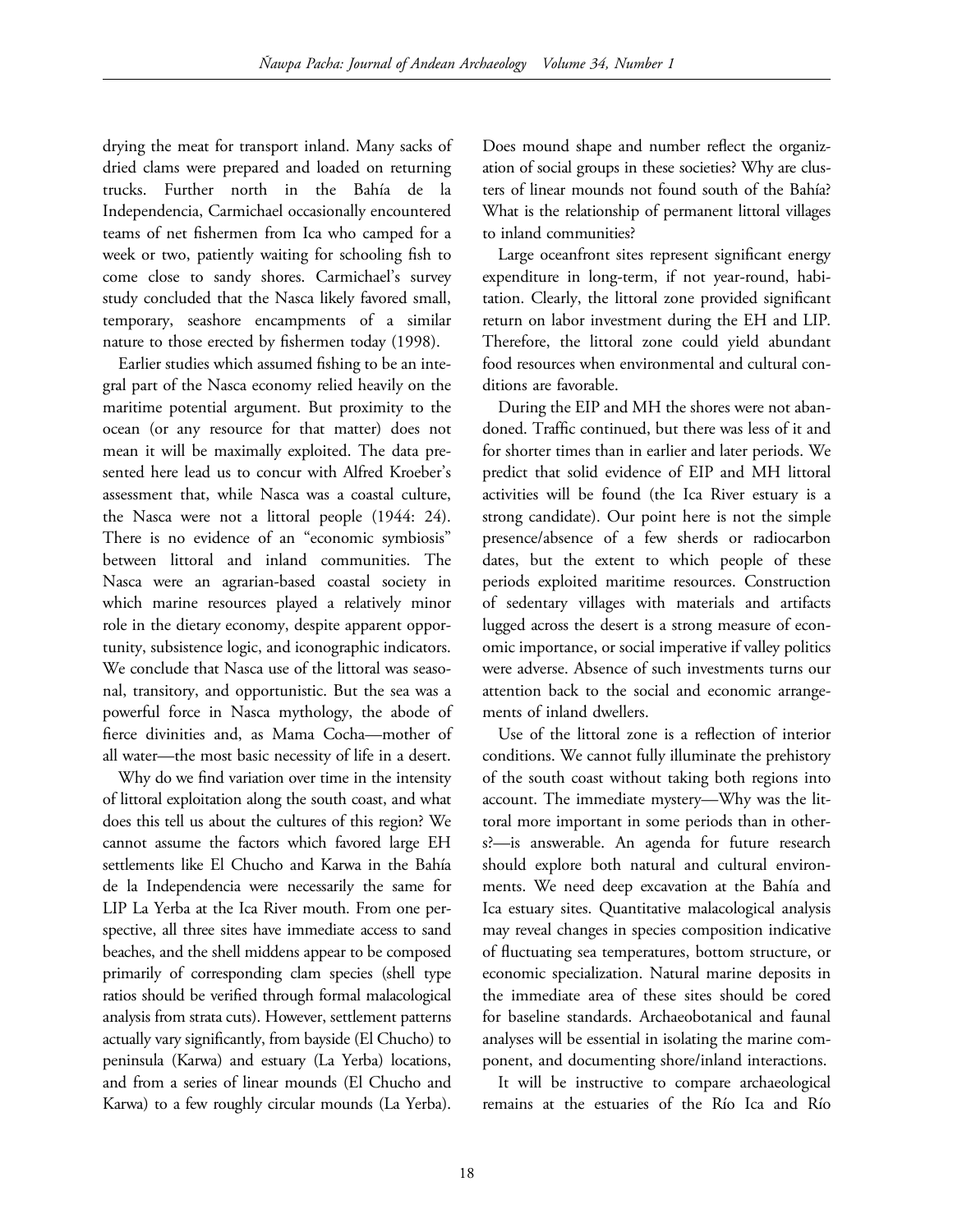Grande de Nazca, and in their nearby oases (both named Monte Grande). La Yerba should be compared with other LIP sites along the coast, especially the large village mound of Laguna Grande (Figure [1\)](#page-2-0) at the north end of the Bahía [\(Carmichael 1998](#page-18-0): 29, 72; [Engel 1981](#page-19-0): 71). For the Bahía EH sites, we need to know if El Chucho and Karwa are sequential, overlapping, or contemporary occupations, and a formal comparison of site layouts, construction methods, midden constituents, and artifacts would be a major contribution. [García](#page-19-0) [Soto and Pinilla Blenke \(1995\)](#page-19-0) made an excellent start in setting Bahía archaeology in its regional context, and we eagerly await the results of new studies currently underway by the Paracas Archaeological Project ([Dulanto et al. 2013](#page-19-0)).

Answers to the foregoing questions and approaches will shed light on the factors—both environmental and cultural—which favored permanent villages in the littoral zone. Conversely, such findings will highlight elements not present during periods when littoral use was transitory. This is a form of indirect evidence reflecting on inland settlements during the EIP, which narrows the parameters of our inquiries into Nasca society.

From the first native colonists to the Inca, Andean peoples continue to surprise us with their diversity of life-ways and organizational patterns. In the current example, relatively slight use of marine resources during the EIP along the Ica-Nazca littoral contrasts with earlier and later subsistence systems in the same area, and with earlier, contemporary, and later patterns elsewhere along the Peruvian coast. All forms represent adaptations to the physical and social environments of a given place and time. These conditions are dynamic on micro as well as macro levels. Static models applied diachronically and synchronically mask the highly nuanced tapestries of Andean cultures.

### Acknowledgments

The authors express their gratitude to the Field Museum of Natural History, Chicago, and the Social Sciences and Humanities Research Council of Canada, for providing grants in support of this research. Carmichael and Kennedy are especially grateful to their co-author, Lauren Cadwallader, for re-invigorating the isotope analysis.

### **Notes**

- 1. Carmichael and Kennedy were members of the Department of Archaeology, University of Calgary, when this study was originally undertaken (1990). They presented the results at the Institute for Andean Studies Annual Conference, Berkeley (Kennedy and Carmichael 1991). The paper was later prepared for a monograph, which remains unpublished [\(Carmichael 1998\)](#page-18-0). The current, updated version has benefited from a much expanded literature in the intervening years, and from the input of our co-author, Lauren Cadwallader, who brought the isotope section up to date. However, in spite of numerous independent studies and enhanced methods of analysis, our basic conclusions remain unchanged.
- 2. There are obvious limitations to the contextual approach, but by making the effort we are taken a step closer to the indigenous Andean perspective, as opposed to a literal, culture-bound, Eurocentric view. The contextual approach frames the question only within broad parameters of space and time, but they are Andean parameters. Ultimately, we are not answering specific questions (let alone claiming proof), rather, we are developing perspectives—useful perspectives that take us further than reasoned, culture-bound assumptions [\(Carmichael 1992:](#page-18-0) 187, 193, 196; [Carmichael 1994:](#page-18-0) 81, 85).
- 3. "Near the mouth of Ica river, five minutes' walk from the sea, there are two splendid sambaquis or shellmounds, each about 180 m long from east to west, 100 m wide, 50 m high. These appear to be the first discovered on the Peruvian coast, and to resemble those of the southern Brazilian coast. Their bases may be low natural elevations, but probably 40 m or more of their depth is almost pure shell kitchen-midden, only slightly mixed with sand. About a dozen varieties of marine mollusks are distinguishable. On these mounds I found erect house posts, insignificant adobe wall remains, fragments of textiles and wooden [sic] slings, a stone ax fragment, chips of stones, llama bones, whale vertebrae, and seaweeds, all well preserved on the surface. Also there were strewn about broken human leg bones, suggesting that they had been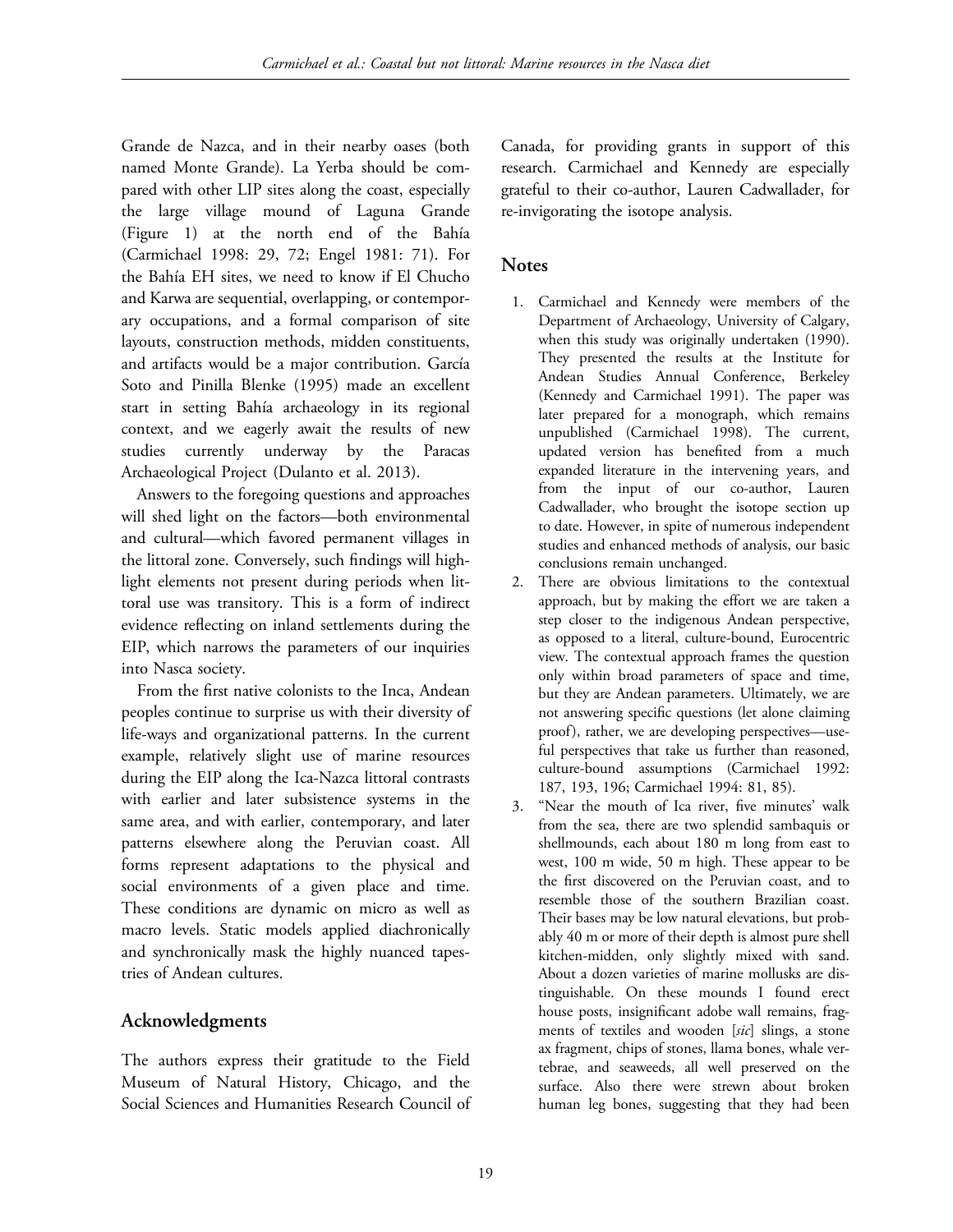<span id="page-17-0"></span>cracked for marrow. Potsherds indicated the civilization of the surface as the last pre-Inca one. On account of the expense of digging mounds as large as these, dynamiting to their interior was considered but given up as unfeasible" [\(Uhle 1924:](#page-23-0) 123). [Proulx](#page-21-0) [\(1970](#page-21-0): 31) dates Uhle's observations to February 1901, citing a letter written at Ocucaje in the same month of that year in which Uhle also relates he only abandoned the dynamite idea because some acquaintances convinced him the soil was too soft for good results. Uhle made a small collection of artifacts at the mouth of the Ica River, which is now maintained at the Phoebe A. Hearst Museum of Anthropology, University of California, Berkeley. In a footnote to Uhle's report above, [Kroeber and Strong \(1924](#page-20-0): 123) describe a sherd sample from the shell mounds and a nearby cemetery, stating: "There are about a dozen sherds in the Museum (4-4671, 4673). Some of these are Late Ica; some almost certainly Middle Ica; and one or two suggest Proto-Nazca influence. One is incised." Carmichael's examination of Uhle's handwritten Field Catalogue III, p. 48 [28] (Phoebe A. Hearst Museum of Anthropology, University of California, Berkeley, Microfilm 65-11043), adds the following from the shell mounds at the river mouth:

- 4673a: broken leg bones
- 4673b: kinds of shell and crayfish represented there
- 4673c: sea-weed etc.
- 4673e, f, g, h, i: five woolen slings, probably used for catching sea-birds
- 4673k: ball of woolen yarn [letter j not used in catalogue]
- 4673l: fragments of pottery, proving that the remains found on the surface of the Sambaquis belonged to the later Chincha Period
- 4673 [m]: fragment of stone axe.
- 4. There is a large Preceramic site called Morro La Gringa on the north side of the Ica River mouth, across from La Yerba. It was excavated by [Engel](#page-19-0) [\(1981](#page-19-0): 19–20) who defined three separate areas and a series of occupations. At the south end, Engel encountered dwellings encircled by posts held in place by split rocks and cobbles, with walls formed of mats. This is the same area where he discovered part of a log raft yielding a radiocarbon date

corrected to circa A.D. 1000, and [Carmichael \(1998](#page-18-0): 86–87) found LIP sherds on the surface. Morro La Gringa appears to have been a village seasonally reoccupied over a long period (Preceramic remains are definitely present), with some reuse roughly contemporary with La Yerba on the south bank.

- 5. These data are no longer available and therefore age and sex comparisons of the results are not possible.
- 6. This assumes the data to be parametric; however, the original data are not available, so this assumption cannot be tested nor can non-parametric statistical tests be applied.

# References Cited

Allen, Catherine J.

- 1981 The Nasca creatures: some problems of iconography. Anthropology 5(1): 43–70. Department of Anthropology, State University of New York at Stony Brook.
- Ambrose, Stanley H.
- 1991 Effects of diet, climate and physiology on nitrogen isotope abundances in terrestrial foodwebs. Journal of Archaeological Science 18(3): 293–317.
- 1993 Isotopic analysis of paleodiets: methodological and interpretive considerations. In *Investigations* of ancient human tissue: chemical analyses in anthropology, edited by M. K. Sandford, pp. 59–130. Gordon and Breach, Philadelphia.
- 2000 Controlled diet and climate experiments on nitrogen isotope ratios of rats. In Biogeochemical approaches to paleodietary analysis, edited by S. H. Ambrose and M. A. Katzenberg, pp. 243–259. Advances in Archaeological and Museum Science. Kluwer Academic/Plenum Publishers, New York.

Aufderheide, Arthur C., Marc A. Kelley, Mario Rivera, Luz Gray, Larry L. Tieszen, Elysha Iversen, H. Roy Krouse, and Alvaro Carevic

1994 Contributions of chemical dietary reconstruction to the assessment of adaptation by ancient highland immigrants (Alto Ramirez) to coastal conditions at Pisagua, North Chile. Journal of Archaeological Science 21(4): 515–524.

Babraj, John A., Daniel J. R. Cuthbertson, Kenneth Smith, Henning Langberg, Benjamin Miller, Michael R. Krogsgaard, Michael Kjaer, and Michael J. Rennie

2005 Collagen synthesis in human musculoskeletal tissues and skin. American Journal of Physiology—Endocrinology and Metabolism 289: 864–869.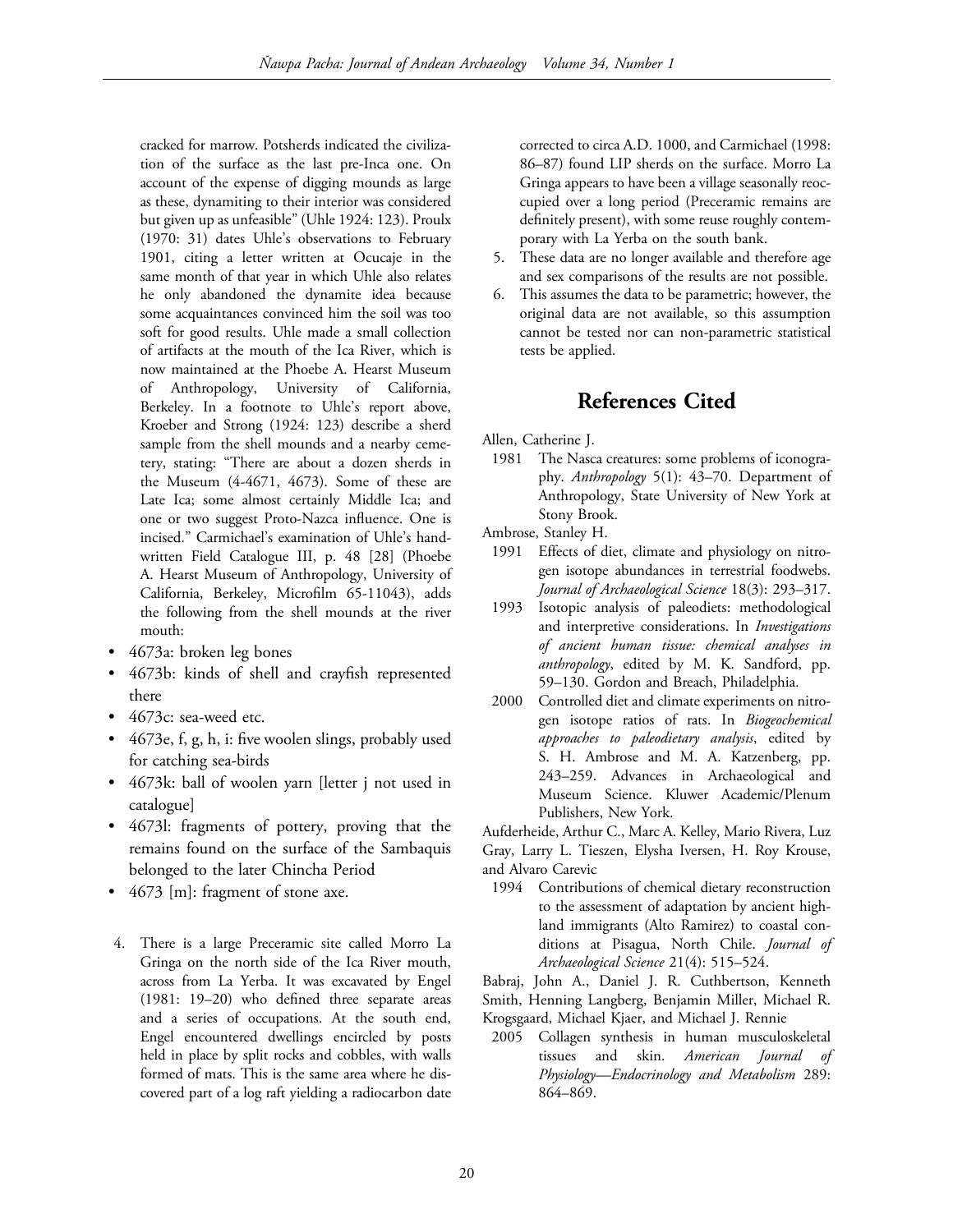<span id="page-18-0"></span>Beresford-Jones, David

2011 The lost woodlands of ancient Nasca. The British Academy, Oxford University Press, New York.

Beresford-Jones, David, Helen Lewis, and Steve Boreham

2009 Linking cultural and environmental change in Peruvian prehistory: geomorphological survey of the Samaca Basin, Lower Ica Valley, Peru. Catena 78(3): 243–249.

Beresford-Jones, David G., Oliver Q. Whaley, Carmela Alarcón, and Lauren Cadwallader

2011 Two millennia of changes in human ecology: archaeobotanical and invertebrate records from the lower Ica Valley, south coast Peru. Vegetation History and Archaeobotany 20(4): 273–292.

Bird, Junius B., and John Hyslop

- 1985 The Preceramic excavations at the Huaca Prieta Chicama Valley, Peru. Anthropological Papers of The American Museum of Natural History, 62(Part 1): 1–294.
- Blasco, Concepción Bosqued, and Luis J. Ramos Gómez
- 1980 Cerámica Nazca. Seminario Americanista de la Universidad de Valladolid, Valladolid, Spain.

Bocherens, Hervé, and Dorothée Drucker

2003 Trophic level isotopic enrichment of carbon and nitrogen in bone collagen: case studies from recent and ancient terrestrial ecosystems. International Journal of Osteoarchaeology  $13(1-2): 46-53.$ 

Browne, David M., and José Pablo Baraybar

1988 An archaeological reconnaissance in the province of Palpa, Department of Ica, Peru. In Recent studies in pre-Columbian archaeology, edited by N. J. Saunders, and O. de Montmollin, pp. 299–325. BAR International Series 421. Archaeopress, Oxford, UK.

Burger, Richard L., and Nikolaas J. van der Merwe

1990 Maize and the origin of highland Chavín civilization: an isotopic perspective. American Anthropologist 92(1): 85–95.

Cadwallader, Lauren

2013 Investigating 1500 years of dietary change in the Lower Ica Valley, Peru, using an isotopic approach. Ph.D. dissertation, Department of Archaeology and Anthropology, University of Cambridge.

Cadwallader, Lauren, David G. Beresford-Jones, Oliver Q. Whaley, and Tamsin C. O'Connell

2012 The signs of maize? A reconsideration of what  $\delta^{13}$ C values say about palaeodiet in the Andean region. Human Ecology 40(4): 487-509.

Carmichael, Patrick H.

on the south coast of Peru. Ph.D. dissertation, Department of Archaeology, University of Calgary. University Microfilms International, No. 8918465, Ann Arbor, Michigan.

- 1992 Interpreting Nasca iconography. In Ancient images, ancient thought: the archaeology of ideology, edited by A. Shawn Goldsmith, Sandra Garvie, David Selin and Jeanette Smith, pp. 187–197. Proceedings of the 23rd Annual Chacmool Conference, Department of Archaeology, University of Calgary, Calgary.
- 1994 The life from death continuum in Nasca imagery. Andean Past 4: 81–90.
- 1995 Nasca burial patterns: social structure and mortuary ideology. In Tombs for the living: Andean mortuary practices, edited by Tom D. Dillehay, pp. 161–188. Dumbarton Oaks, Dumbarton Oaks Research Library and Collection, Washington, D.C.
- 1998 Prehistory of the Ica-Nazca Littoral, Peru. Unpublished monograph.
- 2013 Regionalism in Nasca style history. Andean Past 11: 215–231.

Carmichael, Patrick H., Brenda V. Kennedy, and Janice L. Lacapra

1991 Unbraiding the past: a forensic examination of Nasca hair artifacts. Unpublished manuscript.

Chiou, Katherine L., Anita G. Cook, and Christine A. Hastorf

- 2013 Flotation versus dry sieving archaeological remains: a case history from the Middle Horizon southern coast of Peru. Journal of Field Archaeology 38(1): 38–53.
- Cobo, Bernabé
- 1990 [1653] Inca religion and customs. Translated and edited by Roland Hamilton. University of Texas Press, Austin.
- Conlee, Christina
	- 2007 Decapitation and rebirth: a headless burial from Nasca, Peru. Current Anthropology 48(3): 438–445.
- Cook, Anita
- 1994 Investigaciónes de reconocimiento arqueológico en la Parte Baja del Valle de Ica: informe final 1988–1990, Vols I–II. Report to the Instituto Nacional de Cultura, Lima, Peru.
- Cook, Anita G., and Nancy Parrish
- 2005 Gardens in the desert: archaeobotanical analysis from the Lower Ica valley, Peru. Andean Past 7: 135–156.
- Cordy-Collins, Alana

1998 Survey report for the archaeological zone of

<sup>1988</sup> Nasca mortuary customs: death and ancient society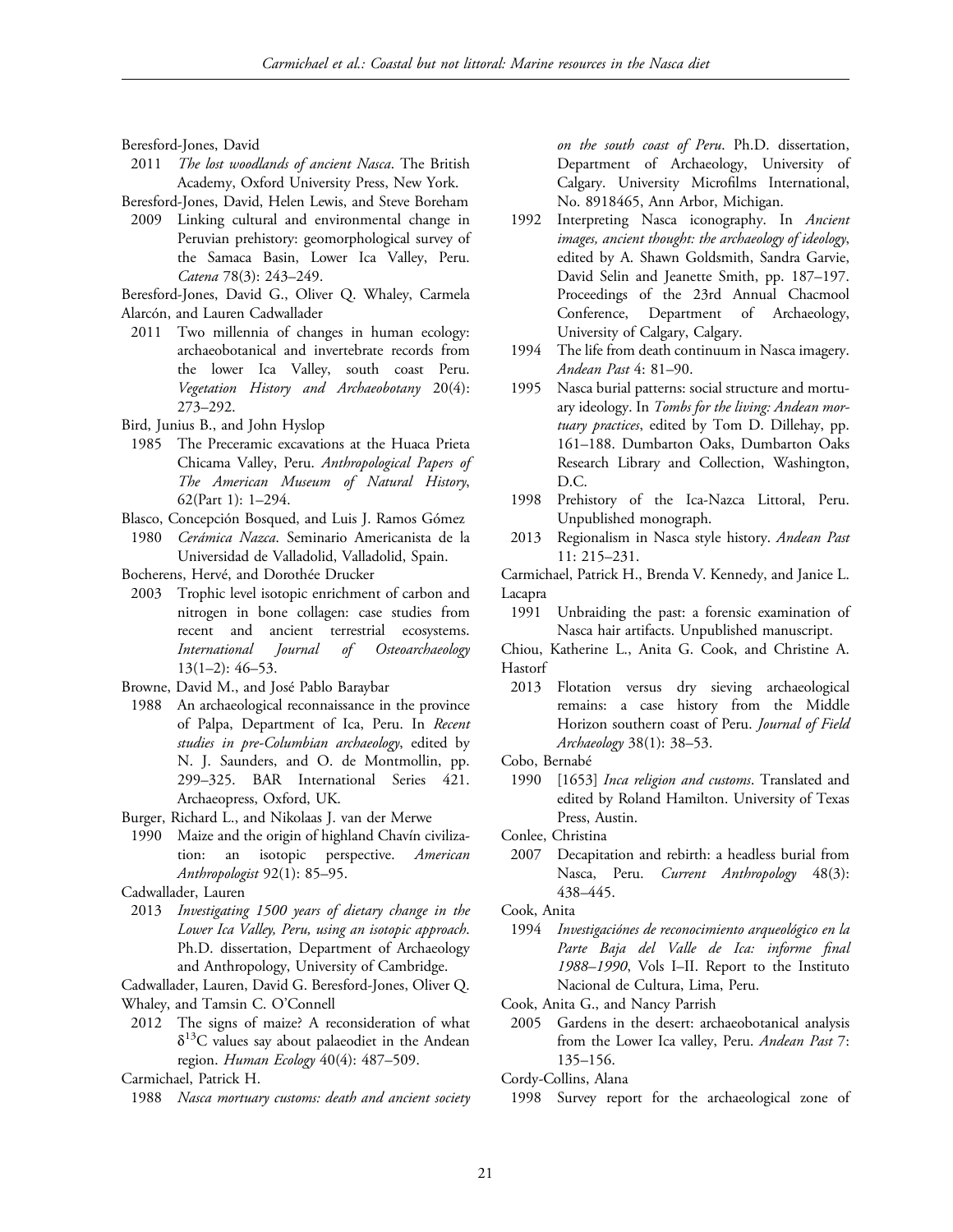<span id="page-19-0"></span>Carhua, Peru. Prehistory of the Ica-Nazca Littoral, Peru, edited by Patrick H. Carmichael, pp. 33–37. Unpublished monograph located at the Department of Anthropology, University of San Diego, San Diego, California.

Delgado González, Carlos

2013 Feasts and Offerings in Arcopata, Cuzco. Andean Past 11: 85-110.

DeNiro, Michael J.

1985 Postmortem preservation and alteration of in vivo bone collagen isotope ratios in relation to palaeodietary reconstruction. Nature 317: 806-809.

DeNiro, Michael J., and Samuel Epstein

- 1978 Influence of diet on the distribution of carbon isotopes in animals. Geochimica et Cosmochimica Acta 42(5): 495–506.
- 1981 Influence of diet on the distribution of nitrogen isotopes in animals. Geochimica et Cosmochimica Acta 45(3): 341–351.

DeNiro, Michael J., and Christine A. Hastorf

1985 Alteration of  $15N/14N$  and  $13C/12C$  ratios of plant matter during the initial stages of diagenesis: studies utilizing archaeological specimens from Peru. Geochimica et Cosmochimica Acta 49(1): 97–115.

Dulanto, Jahl, Carla Marquez, and Alejandro Rey de Castro

2013 Political and economic dynamics of maritime communities of the south coast of Péru during the first millenium B.C.: the excavations of the Paracas Archaeological Project at Disco Verde and Puerto Nuevo. Paper presented at the 32nd Annual Meeting of the Northeast Conference on Andean Archaeology and Ethnohistory, November 16–17, 2013, Yale University, New Haven, Connecticut.

Eickmeier, William G., and Margaret M. Bender

1976 Carbon isotope ratios of Crassulacean acid metabolism species in relation to climate and phytosociology. Oecologia 25(4): 341–347.

El-Harake, Wassim A., Mikhail Furman, Brian Cook, K. Sreekumaran Nair, Jayme Kukowski, and Irwin G. Brodsky

1998 Measurement of dermal collagen synthesis rate in vivo in humans. American Journal Physiology—Endocrinology and Metabolism 37(4): 586–591.

Engel, Frédéric-André

- 1966 Paracas: cien siglos de cultura Peruana. Libreria-Editorial Juan Mejia Baca, Lima.
- 1981 Prehistoric Andean ecology, Vol. II: the deep south. Humanities Press and the Department of

Anthropology, Hunter College, City University of New York.

1991 Un desierto en tiempos prehispánics. Río Pisco, Paracas, Río Ica. Centro de Investigación de Zonas Aridas, Universidad Nacional Agraria, La Molina, Lima.

Ericson, Jonathan E., Michael West, Charles H. Sullivan, and Harold W. Krueger

1989 The development of maize agriculture in the Viru valley, Peru. In The chemistry of prehistoric human bone, edited by T. Douglas Price, Cambridge University Press, Cambridge, UK. pp. 68–104.

Erlandson, Jon M.

1988 The role of shellfish in prehistoric economies: a protein perspective. American Antiquity 53(1): 102–109.

Feldman, Robert A.

2009 Talking dogs and new clothes, or the maritime foundations hypothesis revisited. In Andean civilization, edited by Joyce Marcus and Patrick Ryan Williams, pp. 89–98. Monograph 63, Cotsen Institute of Archaeology, University of California, Los Angeles.

García Soto, Rubén, and José Pinilla Blenke

1995 Aproximación a una secuencia de fases con cerámic temprana de la región de Paracas. Journal of the Steward Anthropological Society 23(1–2): 43–81.

González-Martín, Inmaculada, Claudio González Pérez, Jesús Hernández Méndez, and Carlos Sánchez González

2001 Differentiation of dietary regimen of Iberian swine by means of isotopic analysis of carbon and sulphur hepatic tissue. Meat Science 58(1): 25-30.

Kennedy, Brenda V., and Patrick Carmichael

1991 The Role of Marine Resources in the Nasca Economy. Paper presented at the Institute of Andean Studies. 31st Annual Meeting, January 4, University of California, Berkeley, California.

Hatch, Marshall D., and Charles R. Slack

1966 Photosynthesis by sugar-cane leaves: a new carboxylation reaction and the pathway of sugar formation. Biochemical Journal 101(1): 103–111.

Hedges, Robert E. M., John G. Clement, C. David L.

Thomas, and Tamsin C. O'Connell

2007 Collagen turnover in the adult femoral mid-shaft: modeled from anthropogenic radiocarbon tracer measurements. American Journal of Physical Anthropology 133: 808–816.

Hoefs, Jochen

2004 Stable isotope geochemistry. 5th ed. Springer, Berlin.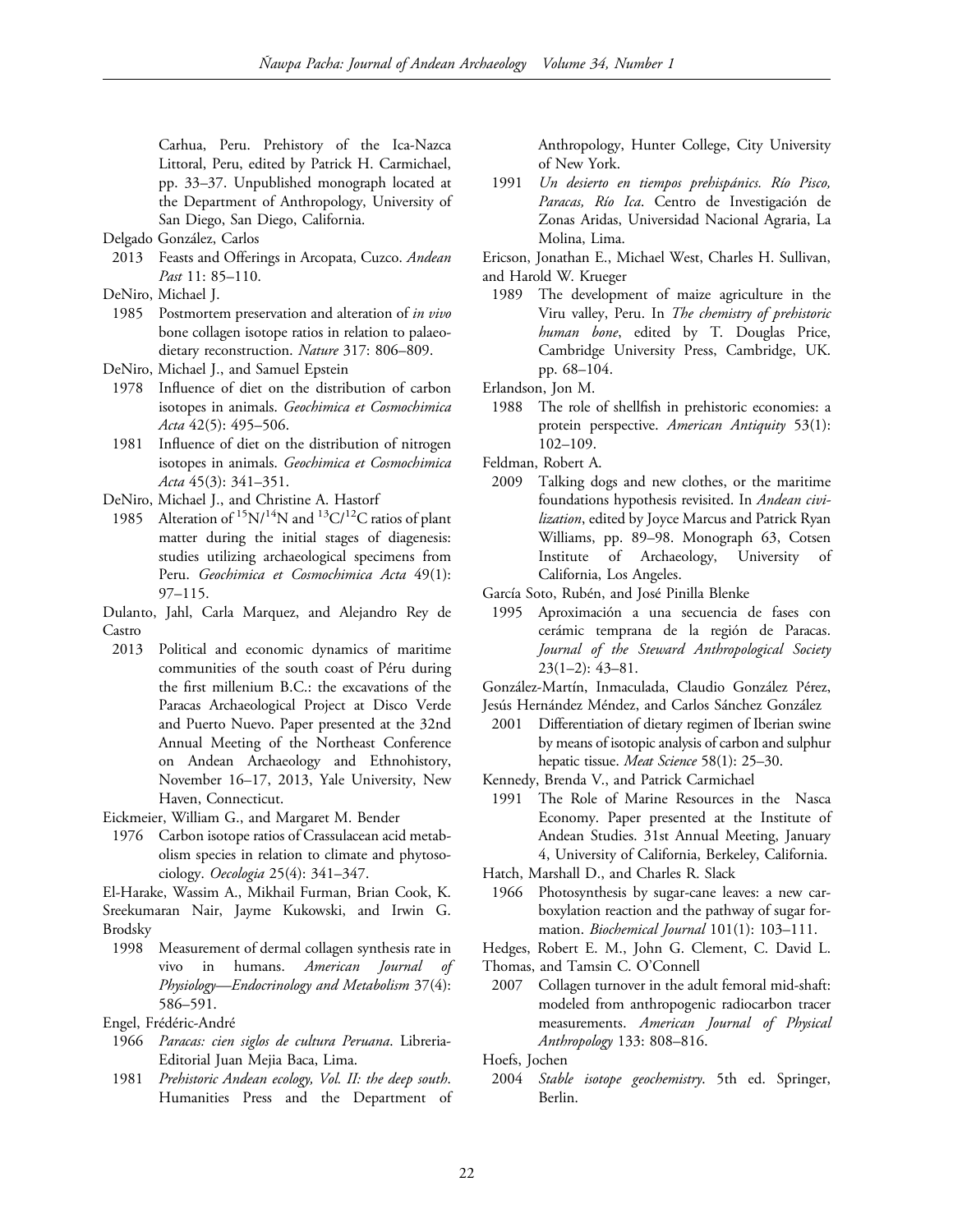<span id="page-20-0"></span>Horn, Peter, Stefan Hölzl, Susanne Rummel, Göran Åberg, Solveig Schiegl, Daniela Biermann, Ulrich Struck, and Andreas Rossmann

- 2009 Humans and camelids in river oases of the Ica-Palpa-Nazca region in pre-Hispanic times: insights from H-C-N-O-S-Sr isotope signatures. In New technologies for archaeology: multidisciplinary investigations in Palpa and Nasca, Peru, edited by M. Reindel and G. A. Wagner, pp. 173–192. Springer-Verlag, Berlin.
- Hyslop, John
- 1990 Inka settlement planning. University of Texas Press, Austin.
- Kanter, John, and Kevin J. Vaughn
- 2012 Pilgrimage as costly signal: religiously motivated cooperation in Chaco and Nasca. Journal of Anthropological Archaeology 31: 66–82.
- Kelley, Marc A., Dianne R. Levesque, and Eric Weidl
- 1989 Contrasting patterns of dental disease in five early northern Chilean groups. In Advances in dental anthropology, edited by M. A. Kelley and C. S. Larsen. Wiley-Liss, New York.
- Kellner, Corina M., and Margaret J. Schoeninger
- 2008 Wari's imperial influence on local Nasca diet: the staple isotope evidence. Journal of Anthropological Archaeology 27(2): 226–243.
- Kennedy, Brenda V., and H. Roy Krouse
- 1989 Isotope fractionation by plants and animals: implications for nutritional research. Canadian Journal of Physiological Pharmacology 68: 960–972.
- Knudson, Kelly J., Sloan R. Williams, Rebecca Osborn, Kathleen Forgey, and Patrick Ryan Williams
- 2009 The geographic origins of Nasca trophy heads using strontium, oxygen, and carbon isotope data. Journal of Anthropological Archaeology 28(2): 244–257.
- Kroeber, Alfred L.
- 1944 Peruvian archaeology in 1942. Viking Fund Publications in Anthropology, Vol. 4. Wenner-Gren Foundation for Anthropological Research, New York.
- Kroeber, Alfred L., and Donald Collier
- 1998 The archaeology and pottery of Nazca, Peru, edited by Patrick H. Carmichael. Altamira Press, Walnut Creek, California.
- Kroeber, Alfred L., and William Duncan Strong
- 1924 The Uhle pottery collections from Ica, Vol. 21, No. 3, pp. 95–133. University of California Publications in American Archaeology and Ethnology, Berkeley, California.
- Lapiner, Alan
- 1976 Pre-Columbian art of South America. Abrams, New York.

Long, Eric, Richard Sweitzer, Duane Diefenbach, and Merav Ben-David

- 2005 Controlling for anthropogenically induced atmospheric variation in stable carbon isotope studies. Oecologia 146(1): 148–156.
- Lumbreras, Luis G.
- 1983 The peoples and cultures of ancient Peru. 6th ed., originally published 1974. Smithsonian Institution Press, Washington, D.C.
- Lyon, T. D. B., and M. S. Baxter
- 1978 Stable carbon isotopes in human tissues. Nature 273(5665): 750–751.
- Mächtle, B., and B. Eitel
	- 2013 Fragile landscapes, fragile civilizations—how climate determined societies in the pre-Columbian south Peruvian Andes. Catena 103(April): 62–73.
- Macko, Stephen A., Michael H. Engel, Vladimir Andrusevich, Gert Lubec, Tamsin C. O'Connell, Robert E. M. Hedges, R. P. Ambler, B. Sykes, J. B. Griffiths, J.
- Bada, and G. Eglinton
	- 1999 Documenting the diet in ancient human populations through stable isotope analysis of hair [and discussion]. Philosophical Transactions: Biological Sciences 354(1379): 65–76.
- Marcus, Joyce
	- 1987 Late intermediate occupation at Cerro Azul, Peru. University of Michigan Museum of Anthropology, Technical Report 20, Ann Arbor, Michigan.
- Massey, Sarah A.
	- 1986 Sociopolitical change in the Upper Ica Valley, B.C. 400 to A.D. 400: regional states on the south coast of Peru. Ph.D. dissertation, Department of Anthropology, University of California at Los Angeles, University Microfilm International, No. 8621115, Ann Arbor, Michigan.
- Moseley, Michael E.
- 1975 The maritime foundations of Andean civilization. Cummings Publishing Co., California.
- Nieves, Ana
- 2010 Tipología y cronología del arte ruprestre del Valle de Nasca y la Cuenca del Río Grande de Nasca, Departamento de Ica, Perú. Quellca Rumi 1(1): 17–31.
- O'Connell, Tamsin C., and Robert E. M. Hedges
- 1999 Investigations into the effect of diet on modern human hair isotopic values. American Journal of Physical Anthropology 108(4): 409–425.
- O'Connell, Tamsin C., Robert E. M. Hedges, M. A.
- Healey, and H. R. W. Simpson
- 2001 Isotopic comparison of hair, nail and bone: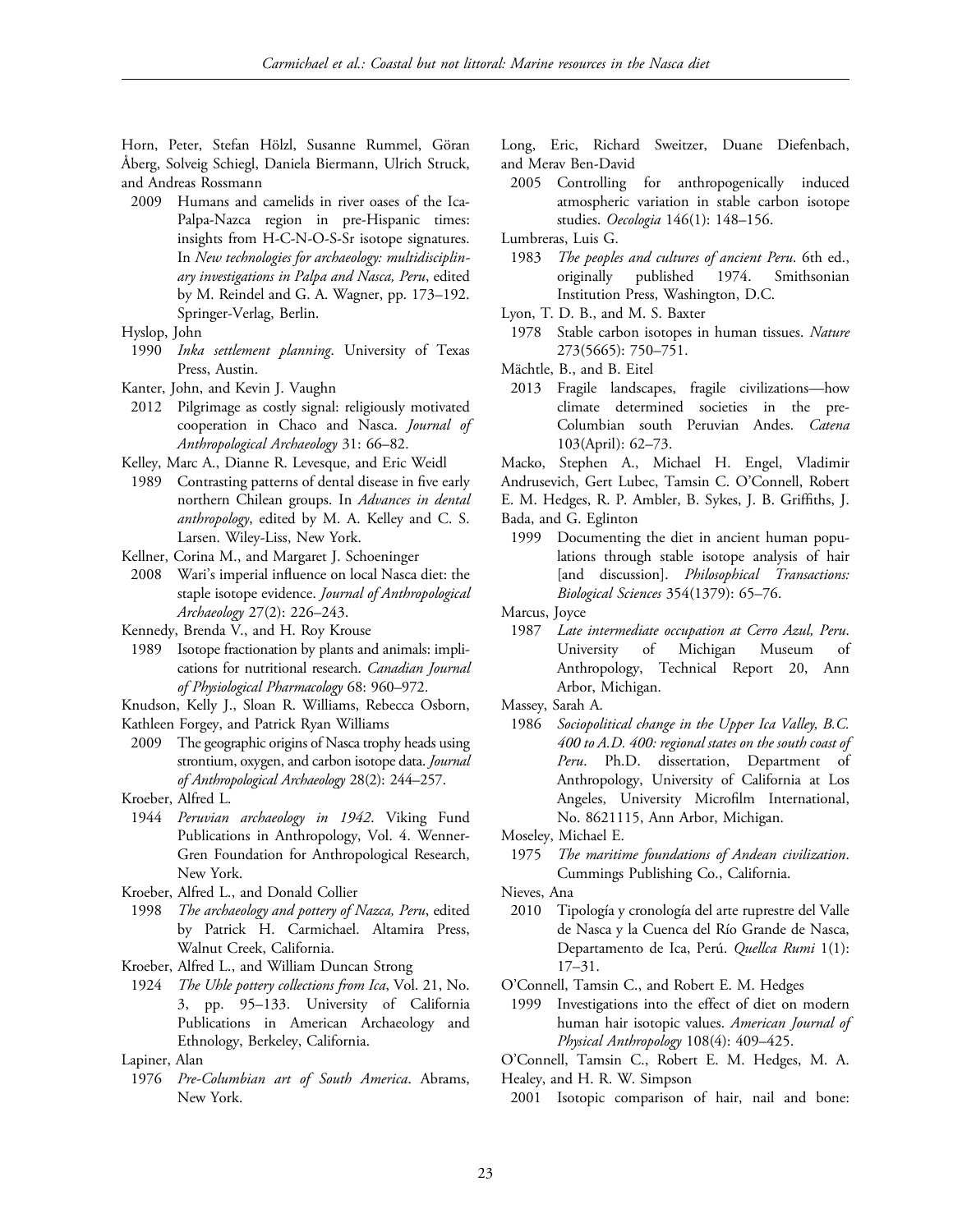modern analyses. Journal of Archaeological Science 28: 1247–1255.

- <span id="page-21-0"></span>O'Connell, Tamsin C., Catherine J. Kneale, Nataša Tasevska, and Gunter G. C. Kuhnle
- 2012 The diet-body offset in human nitrogen isotopic values: a controlled dietary study. American Journal of Physical Anthropology 149(3): 426–434. Odland, George F.
- 1991 Structure of the skin. In Physiology, biochemistry, and molecular biology of the skin, edited by L. A. Goldsmith Vol. 1, pp. 3–62. Oxford University Press, Oxford.
- Oficina Nacional de Evaluación de Recursos Naturales (ONERN)
- 1971 Inventorio, evaluación y uso racional de los recursos naturales de la Costa: Cuenca del Río Grande. Vols 1 & 2. ONERN, Presidencia de la República, República del Perú, Lima.
- O'Leary, Marion H.
- 1988 Carbon isotopes in photosynthesis. BioScience 38(5): 328–336.
- Orefici, Giuseppe
- 2012 Cahuachi: capital teocrática Nasca. Universidad de San Martin de Porres, Lima, Peru.
- Paul, Anne
- 1991 Paracas: an ancient cultural tradition on the south coast of Peru. In Paracas art and architecture, edited by Anne Paul, pp. 1–34. University of Iowa Press, Iowa City.
- Piacenza, Luigi
- 2005 Evidencias botánicas en asentamientos Nasca. Boletín Museo de Arqueología y Antropología 5(1): 3–13.
- Polo de Ondegardo, Juan
- 1916 [1571] Relacíon de los fundamentos acerca del notable daño que results de no guarder a los indios sus fueros. In Collección de Libros y Documentos Referentes a la Historia del Perú, Vol. 3, edited by Horacio H. Urteaga, pp. 45–188. Sanmartí, Lima.
- Pozorski, Thomas, and Sheila Pozorski
- 1987 Early settlement and subsistence in the Casma Valley, Peru. University of Iowa Press, Iowa City.
- 2012 Preceramic and initial period monumentality within the Casma Valley of Peru. In Early new world monumentality, edited by Richard L. Burger and Robert M. Rosenswig, pp. 364–398. University Press, Florida.
- Privat, Karen L., Tamsin C. O'Connell, and Robert E. M. Hedges
- 2007 The distinction between freshwater- and terrestrial-based diets: methodological concerns and

archaeological applications of sulphur stable isotope analysis. Journal of Archaeological Science 34(8): 1197–1204.

Proulx, Donald

- 1968 Local differences and time differences in Nasca pottery. University of California Publications in Anthropology 5. University of California Press, Berkeley, pp. 1–180.
- 1970 Nasca gravelots in the Uhle collection from the Ica Valley, Peru. Research Reports No. 5, Department of Anthropology, University of Massachusetts, Amherst.
- 1983 The Nazca style. In Art of the Andes: pre-Columbian sculptured and painted ceramics from the Arthur M. Sackler collections, edited by L. Katz, pp. 87–105. Arthur M. Sackler Foundation, Washington, D.C.
- 2006 A sourcebook of Nasca ceramic iconography. University of Iowa Press, Iowa City.
- 2007 Settlement patterns and society in south coastal Peru: report on a survey of the Lower Rio Nasca and Rio Grande, 1998. Unpublished monograph ( pdf version) on file with author.
- Quilter, Jeffrey, Bernardino Ojeda, Deborah Pearsall,
- Daniel Sandweiss, John Jones, and Elizabeth Wing
- 1991 The subsistence economy of El Paraíso, Peru. Science 251(18): 277-283.

Quilter, Jeffrey, and Terry Stocker

- 1983 Subsistence economies and the origins of Andean complex societies. American Anthropologist 85(3): 545–562.
- Reindel, Markus
- 2009 Life at the edge of the desert—archaeological reconstruction of the settlement history in the valleys of Palpa, Peru. In New technologies for archaeology: multidisciplinary investigations in Palpa and Nasca, Peru, edited by M. Reindel and G. A. Wagner, pp. 439–461. Springer, Berlin Heidelberg.

Reinhard, Johan

1988 The Nasca lines: a new perspective on their origin and meaning. 4th ed. Editorial Los Pinos, Lima.

Richards, Mike P., Benjamin T. Fuller, Matt Sponheimer,

Todd Robinson, and Linda Ayliffe

- 2003 Sulphur isotopes in palaeodietary studies: a review and results from a controlled feeding experiment. International Journal of Osteoarchaeology 13(1–2): 37–45.
- Ritz-Timme, Stefanie, I. Laumeier, and Matthew J. Collins
- 2003 Aspartic acid racemization: evidence for marked longevity of elastin in human skin. British Journal of Dermatology 149(5): 951–959.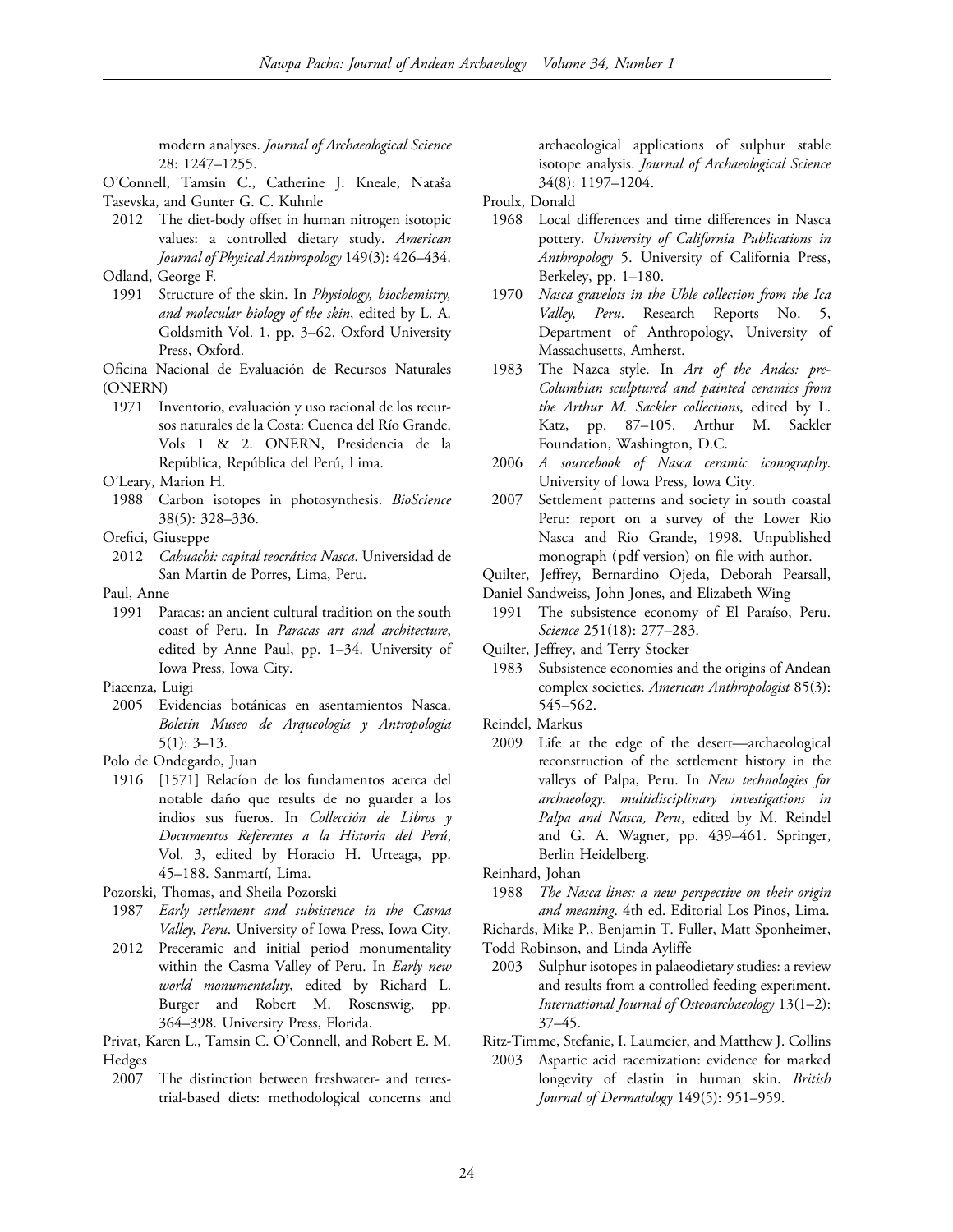<span id="page-22-0"></span>Roark, Richard P.

1965 From monumental to proliferous in Nasca pottery. Ñawpa Pacha 3: 1–92.

Rodríguez de Sandweiss, María del Carman

- 1993 Malacological analysis. In Cahuachi in the ancient Nasca world, edited by Helaine Silverman, pp. 294–299. University of Iowa Press, Iowa City.
- Rostworowski de Diez Canseco, María
- 1981 Recursos naturales renovables y pesca, siglos XVI Y XVII. Instituto de Estudios Peruanos, Lima.
- Rowe, John H. and Dorothy Menzel (editors)
- 1973 Peruvian archaeology: selected readings. 5th ed., originally published 1967. Peek Publications, Palo Alto.

Rummel, Susanne, Stefan Hölzl, and Peter Horn

- 2007 Isotopensignaturen von bio- und geo-elementen in der forensik. In Biologische spurenkunde, Bd. 1 Kriminalbiologie, edited by B. Herrmann and K.-S. Saternus, pp. 381–407. Springer, Berlin.
- Saitoh, Masaji, Makoto Uzuka, and Masao Sakamoto
- 1969 Rate of hair growth. In Advances in biology of skin, edited by W. Montagna and R. L. Dobson Vol. IX, pp. 183–201. Pergamon Press, Oxford.

Sandweiss, Daniel H.

2009 Early fishing and inland monuments: challenging the maritime foundations of Andean civilization? In Andean civilization, edited by Joyce Marcus and Patrick Ryan Williams, pp. 39–54. Monograph 63, Cotsen Institute of Archaeology, University of California, Los Angeles.

Sandweiss, Daniel H., James B. Richardson, III, Elizabeth J. Reitz, Jeffrey T. Hsu, and Robert A. Feldman

1989 Early maritime adaptations in the Andes: preliminary studies at the Ring Site, Perú. In Ecology, settlement and history in the Osmore Drainage Peru, edited by D. Rice, C. Stanish and P. R. Scarr, pp. 35–84. BAR International Series 545, Part I, Archaeopress, Oxford, UK.

Schoeninger, Margaret J., and Michael J. DeNiro

- 1984 Nitrogen and carbon isotopic composition of bone collagen from marine and terrestrial animals. Geochimica et Cosmochimica Acta 48(4): 625–639. Schreiber, Katherine J.
- 1998 Afterword: Nasca research since 1926 (1997). In The archaeology and pottery of Nazca, Peru. Alfred L. Kroeber and Donald Collier, edited by Patrick H. Carmichael, pp. 261–270. Altamira Press, Walnut Creek, California.
- 1999 Regional approaches to the study of prehistoric empires. In Settlement patterns in the Americas:

fifty years since Viru, edited by Brian Billman and Gary Feinman, pp. 160–171. Smithsonian Institution Press, Washington, D.C.

Schreiber, Katharina, and Josué Lancho Rojas

2003 Irrigation and society in the Peruvian desert: the Puquios of Nasca. Lexington Books, New York.

Schwarcz, Henry P.

1991 Some theoretical aspects of isotope paleodiet studies. Journal of Archaeological Science 18(3): 261–275.

Sealy, Judith C., and Nikolaas J. van der Merwe

1986 Isotope assessment and the seasonal mobility hypothesis in the southwestern Cape of South Africa. Current Anthropology 27(2): 135–150.

Sharp, Zachary

2007 Principles of stable isotope geochemistry. Pearson Education, Upper Saddle River, New Jersey.

Sherbondy, Jeanette

1982 El regadío, los lagos y mitos de origen. Allpanchis 17(20): 3–32. Instituto de Pastoral Andina, Cuzco.

Silverman, Helaine

- 1986 Cahuachi: an Andean ceremonial center. Ph.D. dissertation, Department of Anthropology, University of Texas at Austin. University Microfilms International, No. 8706104, Ann Arbor, Michigan.
- 1993 Cahuachi in the ancient Nasca world. University of Iowa Press, Iowa City.
- 2002 Ancient Nasca settlement and society. University of Iowa Press, Iowa City.

Thornton, Erin K., Susan D. Defrance, John Krigbaum, and Patrick R. Williams

2011 Isotopic evidence for Middle Horizon to 16th century camelid herding in the Osmore Valley, Peru. International Journal of Osteoarchaeology 211(5): 544–567.

Tieszen, Larry L.

1991 Natural variations in the carbon isotope values of plants: implications for archaeology, ecology, and paleoecology. Journal of Archaeological Science 18(3): 227–248.

Tieszen, Larry L., and Thomas W. Boutton

1989 Stable carbon isotopes in terrestrial ecosystem research. In Stable isotopes in ecological research, edited by P. W. Rundel, J. R. Ehleringer and K. A. Nagy, pp. 167–195. Springer-Verlag, New York.

Tieszen, Larry L., and Michael Chapman

1992 Carbon and nitrogen isotopic status of the major marine and terrestrial resources in the Atacama Desert of northern Chile. In Proceedings of the